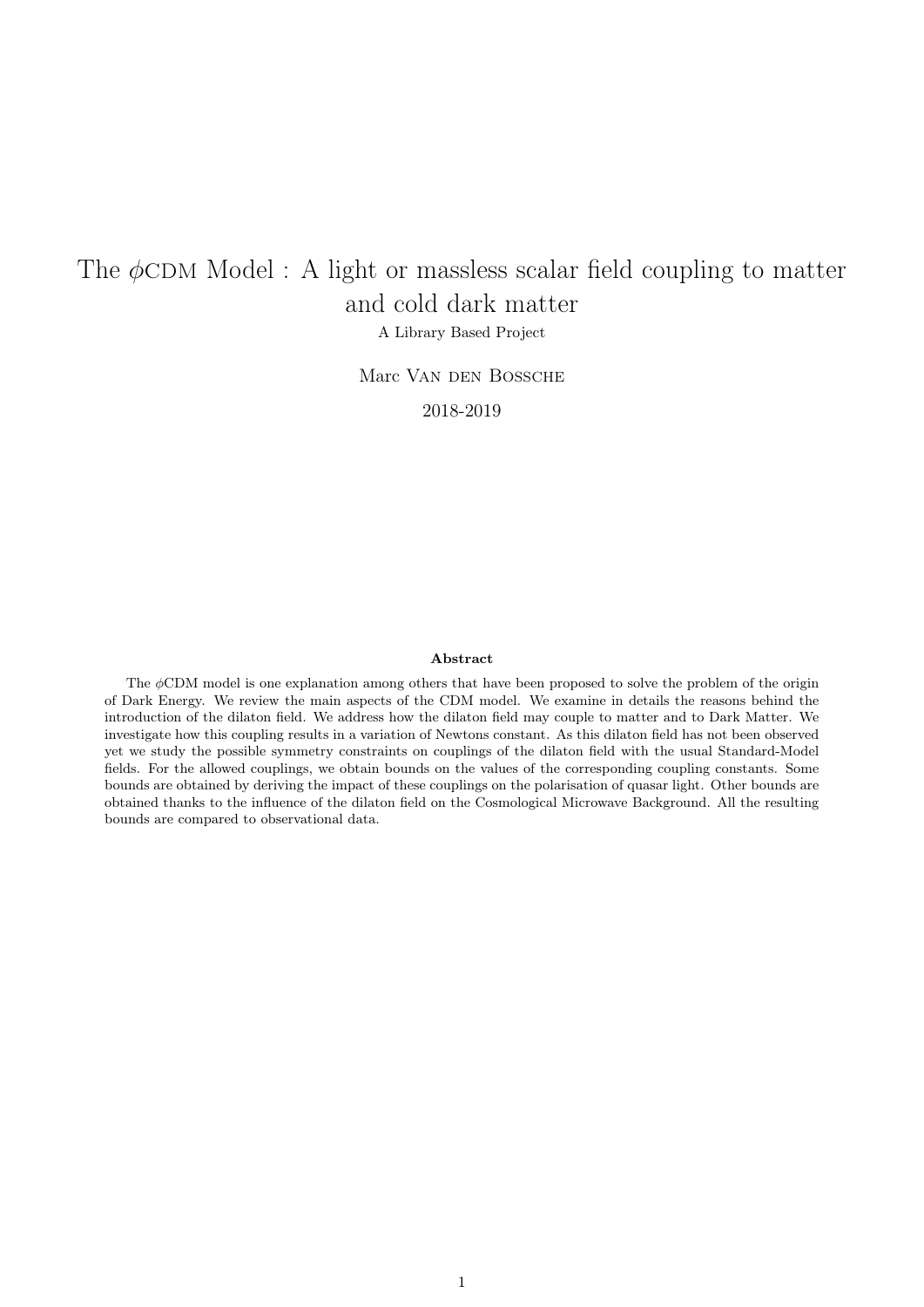### Conventions

#### Writing conventions

#### Metric

We shall use the  $(-, +, +, +)$  convention for the special relativity metric:  $\eta = \text{diag}(-1, 1, 1, 1)$ .

#### Tensors

- *•* Bold letters will denote tensors: **G***,* **g**, ... and they can also have indices.
- If a bold letter represents a given tensor, the same letter non-bold and italic will denote its determinant. For example,  $\det \mathbf{g} = g$ .
- As we are using tensors, it is convenient to use EINSTEIN summation convention for repeated indices. For example, with two rank-1 tensors:

$$
\mathbf{A} \cdot \mathbf{B} = \mathbf{A}_{\mu} \mathbf{B}^{\mu} = \sum_{\mu} \mathbf{A}_{\mu} \mathbf{B}^{\mu}
$$

#### Operators

- *•* Nabla denotes the covariant derivative and is, as such, a tensor: *∇, ∇µ*...
- *•* The partial derivative (non-covariant) will be denoted: *∂µ*.
- We will also use the dalambertian operator:  $\square = \nabla_{\mu} \nabla^{\mu}$ .
- The two above derivatives act on every term on its right:  $\nabla_{\mu}\phi\psi = \nabla_{\mu}(\phi\psi)$ ,  $\nabla_{\mu}\nabla_{\nu}\phi = \nabla_{\mu}(\nabla_{\nu}\phi)$ ...
- *•* As every operator does: Tr **AB** = Tr(**AB**)

When a rank-1 tensor is squared it is with the scalar product with respect to the metric:

 $(\nabla \phi)^2 = \nabla_\mu \phi \nabla^\mu \phi = \mathbf{g}_{\mu\nu} \nabla^\nu \phi \nabla^\mu \phi.$ 

The trace of a rank-2 tensor is with regard to the metric:

$$
\mathrm{Tr}\,\mathbf{A}=\mathbf{g}_{\mu\nu}A^{\mu\nu}.
$$

- *•* Ricci scalar curvature: *<sup>R</sup>*
- *•* Ricci tensor: **Ric**
- *•* Einstein tensor: **<sup>G</sup>**

The above conventions are true unless otherwise indicated.

#### Constants

| Physical constants             |   | Notation Value and unit           |
|--------------------------------|---|-----------------------------------|
| Speed of light                 |   |                                   |
| Newton gravitationnal constant | Ą | $7.5 \times 10^{28} \text{ kg/m}$ |

#### Contact informations

Professor Nick Kaiser École Normale Supérieure, Département de Physique, 24 rue Lhomond, 75005, Paris, France. nick.kaiser@ens.fr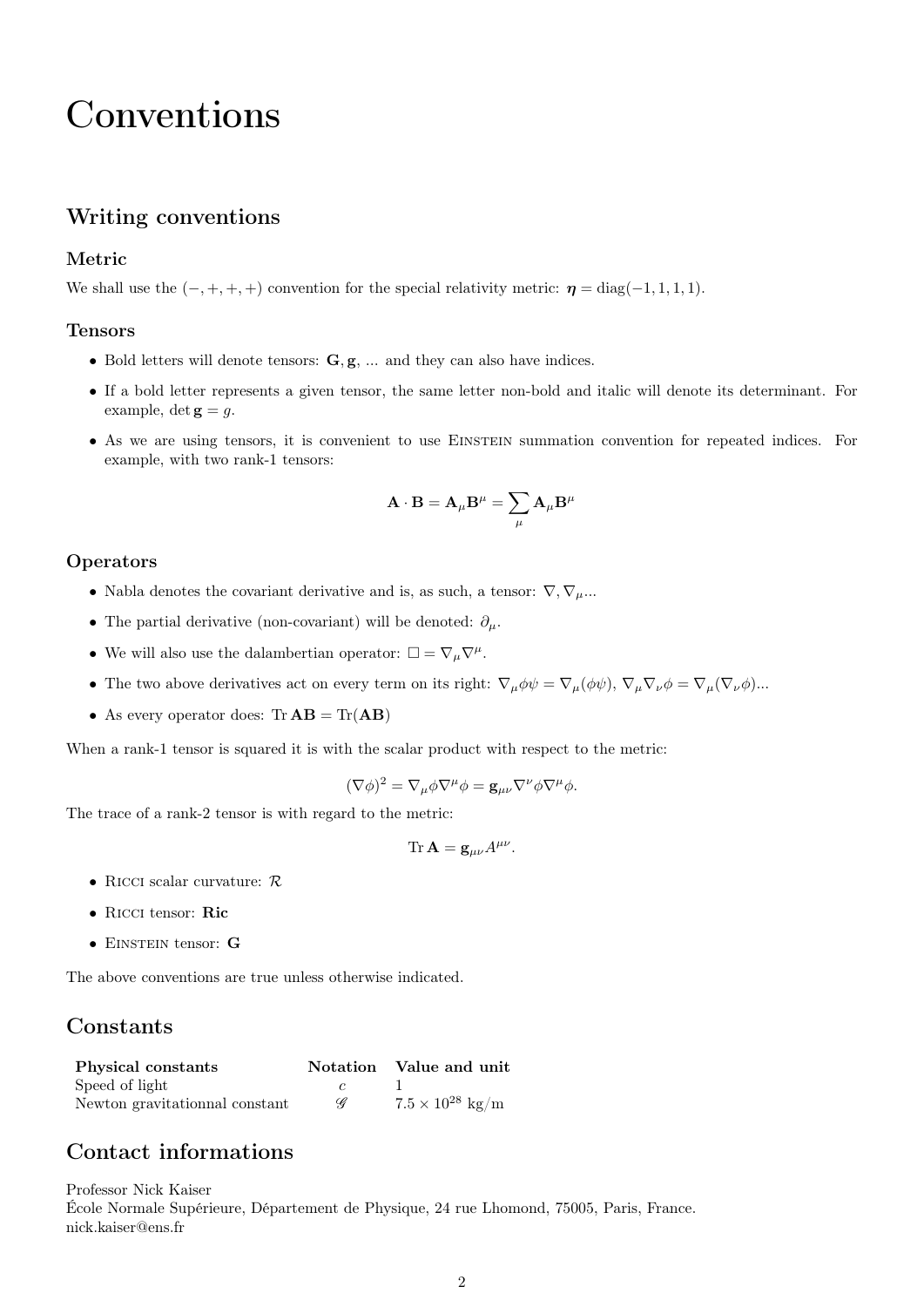## **Contents**

#### 1 Introduction 4

| 2.2<br>2.3<br>2.4<br>2.5                                                                                                                                                                                                                                                                                                                                                                                                                                                                                                                                                                                                                                                                                                                                                     | 5<br>$\overline{5}$<br>5<br>$6\phantom{.}6$<br>6         |
|------------------------------------------------------------------------------------------------------------------------------------------------------------------------------------------------------------------------------------------------------------------------------------------------------------------------------------------------------------------------------------------------------------------------------------------------------------------------------------------------------------------------------------------------------------------------------------------------------------------------------------------------------------------------------------------------------------------------------------------------------------------------------|----------------------------------------------------------|
| Coupling dilatons to matter<br>3.1<br>3.2<br>Derivation of FRIEDMANN equations and the field equation<br>3.3<br>3.4<br>$3.5\,$                                                                                                                                                                                                                                                                                                                                                                                                                                                                                                                                                                                                                                               | 8<br>8<br>8<br>8<br>10<br>11                             |
| Symmetries for an unnoticed dilaton<br>4.1<br>Consequences of a coupling to a dynamical dilaton field<br>4.1.1<br>Experimental constraints on the coupling resolution of the coupling resolution of the coupling resolution of the coupling resolution of the coupling resolution of the coupling resolution of the coupling resolution of the c<br>4.1.2<br>4.2<br>4.2.1<br>4.2.2<br>Possible couplings respectively and the contract of the coupling of the couplings respectively and the contract of the contract of the contract of the contract of the contract of the contract of the contract of the contrac<br>4.3<br>4.3.1<br>Simplest form of coupling $\dots \dots \dots \dots \dots \dots \dots \dots \dots \dots \dots \dots \dots \dots \dots \dots$<br>4.3.2 | 13<br>13<br>13<br>13<br>14<br>14<br>14<br>14<br>14<br>14 |
| Consequences on the Microwave Background<br>5.1<br>5.2<br><b>Solutions</b><br>5.3                                                                                                                                                                                                                                                                                                                                                                                                                                                                                                                                                                                                                                                                                            | 16<br>16<br>17<br>17<br>18                               |
|                                                                                                                                                                                                                                                                                                                                                                                                                                                                                                                                                                                                                                                                                                                                                                              | 6 Conclusion                                             |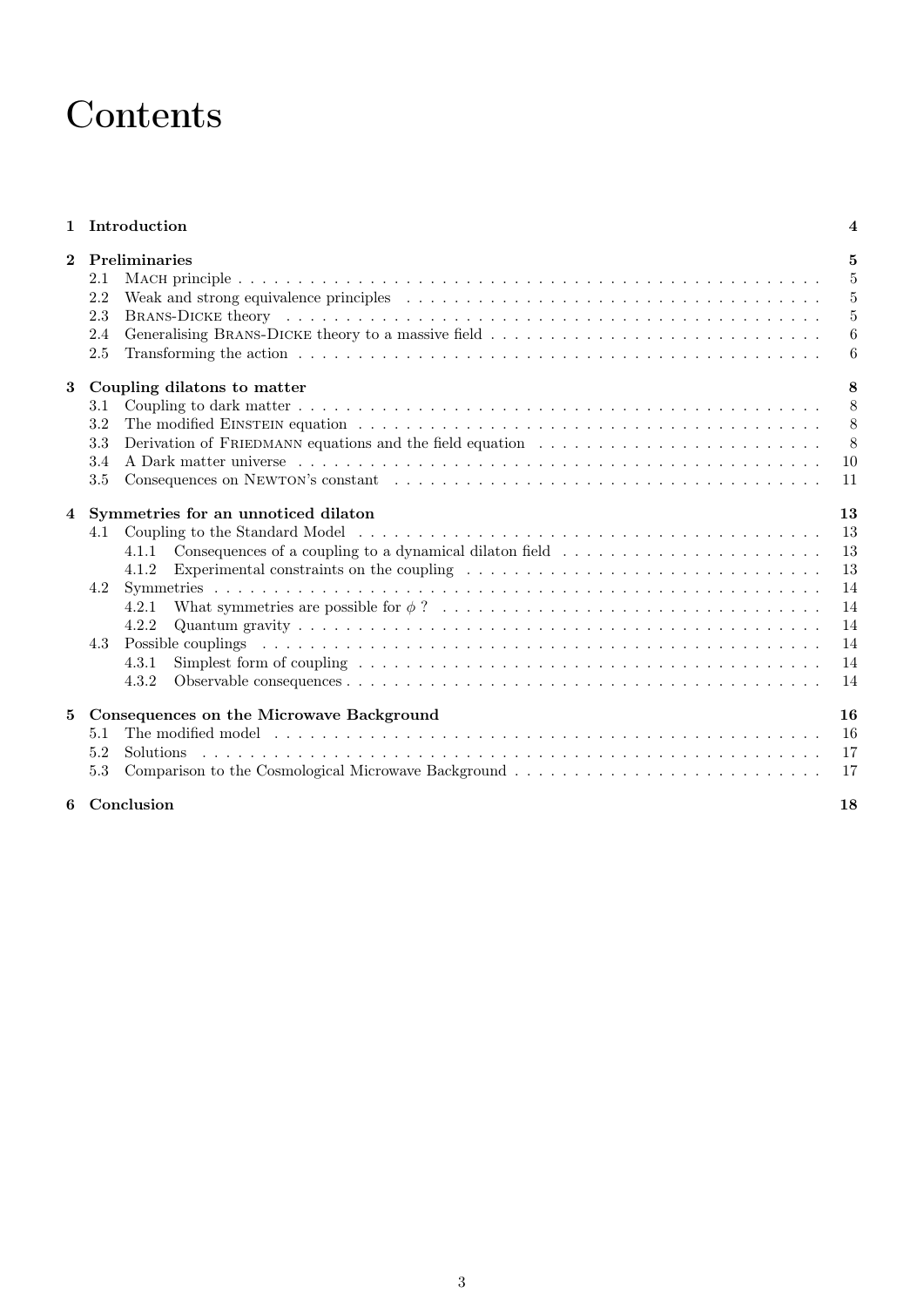## Introduction

 $T_{\text{HANKS}}$  to the observation of Type Ia Supernovæ in 1998, it has been experimentally shown that the expansion of the universe is accelerating [10]. Even though expansion of the universe was already known since the observations of Edwin Hubble in 1929, this acceleration was unpredicted by the theories in use in the nineties. An explanation for the expansion of the universe was to add in EINSTEIN's equations a negative pressure called the cosmological constant Λ. This modification was already possible in Einstein's theory.

However, since 1990 there already existed an alternative cosmological model with a massless or nearly massless scalar field. This field proposed by T. DAMOUR, G. W. GIBBONS and C. GUNDLACH in [1] has later been suggested to be responsible for most of the energy density of the universe [2]. The energy contribution of the field that could explain the acceleration of expansion has been coined *dark energy* by Michael Turner in 1998. This idea is to replace Newton's gravitation constant with a field  $\phi$  that varies in space and time. The original idea for the variable gravitational constant was developed by Brans and Dicke in [6] in order to better understand the role of Mach's principle in general relativity. This scalar field was thus originally called the *dilaton* field. It has later been called a *quintessence* field and more recently *dark energy*. Here we will refer to this field as *dilaton* field.

The model proposed by T. Damour *et al.* [1] considers, in addition to regular matter, Cold Dark Matter (CDM). Cold dark matter is represented by matter fields that do not couple to electromagnetic, weak and strong interactions and do not radiate energy. Dark matter has been hypothetised in the first half of the twentieth century, to explain star [11] and galaxy velocities [12] that were not consistent with the observed matter distribution and general relativity.

This is the *ϕ*CDM model. This work is dedicated to the study of this model.

In this report we will first go through some preliminaries about physical and philosophically-based considerations about the principle of relativity and the Brans and Dicke model. In chapter three we will study the consequences of the coupling of the dilaton field to both regular matter and dark matter. This study is carried out by deriving a set of modified FRIEDMANN equations as well as a field equation for  $\phi$ . At this stage we will appreciate the consequences that such a field and coupling can have on the variation of Newton's constant. In chapter four we will look at the possible couplings with Standard Model fields *via* the allowed symmetries for *ϕ*. We will also investigate the current experimentally-obtained constraints on the coupling of the dilaton field with other fields. Finally, in chapter five we will examine the possible solutions for a massive dilaton field in an exponential potential. We will also analyse the influence that such a field could have had on the Cosmic Microwave Background and compare it to observations.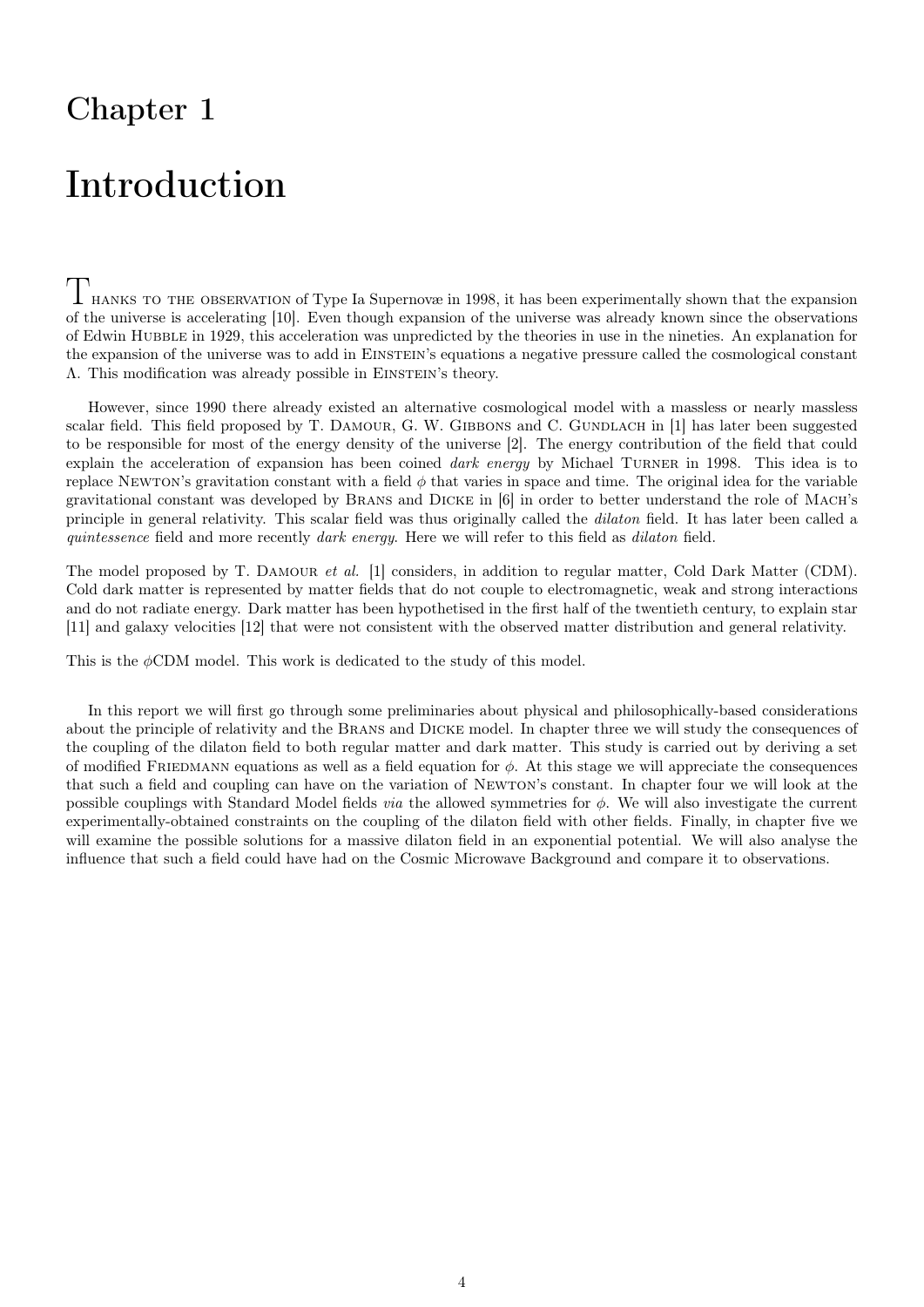## Preliminaries

 $\Gamma$  HIS CHAPTER GATHERS several preliminary topics on which the  $\phi$ CDM theory was built. First we will state MACH's principle. Mach's principle was of major influence for Einstein's general relativity. The status of this principle is however not totally clear in the theory. Secondly we will introduce the weak and strong equivalence principles of general relativity and discuss their different implications. Finally we will introduce the Brans and Dicke theory for a massless and massive scalar dilaton field.

### MACH principle

The most fundamental assumption that we will have to suppose true in this theory is Mach's principle. This principle states that the inertial forces locally experienced in an accelerated frame can be interpretated as the effects of *distant masses* accelerated relative to this frame. The thought experiment described in [6] is useful to understand this principle. Let us imagine empty space with only a laboratory with its experimenter inside. Assuming that the mass of this system is small enough for the weak (gravitational) field approximation to hold (*i.e.* the metric is almost minkowskian), the experimenter would observe the usual laws of physics with her/his experiments. The experimenter could throw something out, let's say a brick, tangentially through the window to induce a rotation of the laboratory. A gyroscope inside the laboratory will then start to rotate relative to the laboratory. The point of view of Mach is that the mass of the *distant* brick seems to have a more important effect than the rest of the laboratory to determe inertial coordinate frames and the behaviour of the gyroscope.

Inspired by MACH's principle, EINSTEIN built his theory of gravitation keeping in mind that distant masses are the only elements that can be used to define inertial frames. In general relativity the effect of distant masses is gravitation through its description of space-time geometry.

#### Weak and strong equivalence principles

During the construction of general relativity two assumptions have been successively made. The first one, known as the *weak equivalence principle*, states that the inertial mass and the gravitational mass are proportional. Up to an appropriate change of units these masses can be set to be equal. At the beginning of mechanics Newton assumed that this principle was true.

The second assumption is the *strong equivalence principle* and it states that the trajectory of a small body in a gravitational field depends only on its initial position and velocity (both in space-time) and not on its constitution (this is thus stronger than the weak principle as no reference to the mass is made). It also states that the outcome of any experiment made in a free-falling laboratory is independent of the velocity and the position of the laboratory. Nowadays both principles have been experimentally tested and are thought to hold (up to 10*−*<sup>16</sup> for the weak one and 10*−*<sup>5</sup> for the strong one). At the time of Brans and Dicke , the strong principle had not been tested yet.

#### Brans-Dicke theory

Brans and Dicke considered the thought experiment described in section 2.1 and estimated that it apparently described an absolute space rather than a relative space. Their conclusion is that one of the following assertions has to be true:

- 1. There is an absolute space.
- 2. Some unknown boundary conditions make the thought experiment non-physical.
- 3. The thought experiment situation is ill-described by general relativity.

The first assumption is massively against the relativity principle and would be a serious setback to the physics since Galileo GALILEI. BRANS and DICKE 's argument in against the second assertion is that the universe appears to be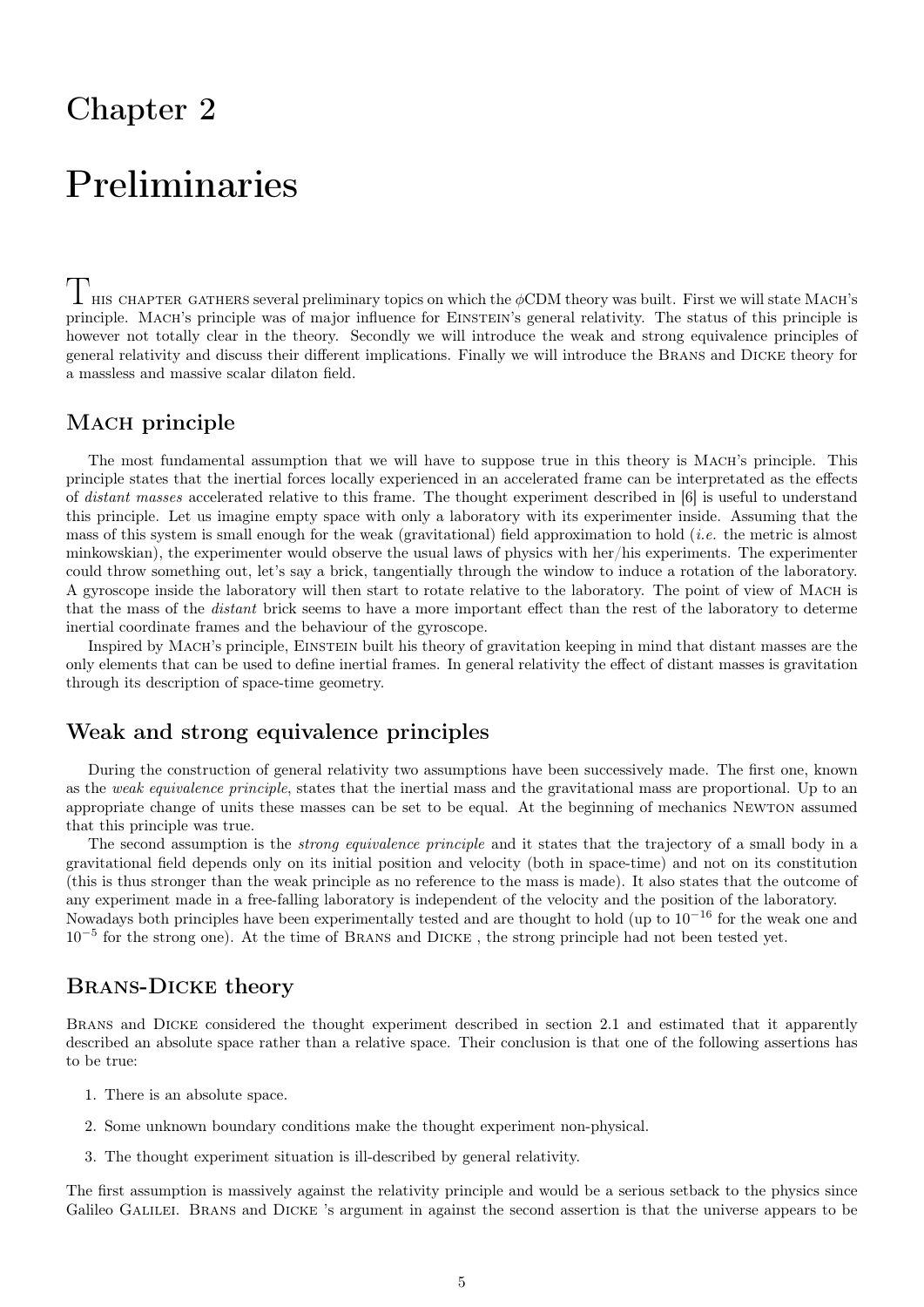non-uniform and there is no apparent reason why a laboratory could not be placed arbitrarily. They hence preferred to question the exactness of general relativity.

The aim of Brans and Dicke was to follow the third assertion and elaborate a better description of the thought experiment. They noticed that for a brick falling into a star of mass  $m$  at a distance  $r$  we have

$$
a = \mathscr{G}\frac{m}{r^2}.\tag{2.1}
$$

A dimensional argument in terms of the mass distribution of the visible universe of size *R* and mass *M* for the brick gives that

$$
a \propto \frac{Rmc^2}{Mr^2}.\tag{2.2}
$$

Hence we have the relationship, with  $c = 1$ 

$$
\mathcal{G}\frac{M}{R} \sim 1.\tag{2.3}
$$

As the universe is known to be expanding and inhomogeneous, the ratio  $\frac{M}{R}$  has no reason to be constant. Hence Newton's gravitational constant *G* should be able to vary with space and time.

If the gravitational "constant" is to vary, it should be a function of a scalar field. The problem is that no scalar field from general relativity is suitable as these fields decrease faster than  $\frac{1}{r}$  from a mass source, and a test mass will be more sensitive to local matter than to *distant matter*, as MACH's principle requires. We hence have to introduce a new scalar field *ϕ*.

In order to have a field that behaves roughly as  $\frac{1}{R}$ , it BRANS and DICKE assume that  $\phi$  varies as  $\mathscr{G}^{-1}$ . We can now try to modify the usual action corresponding to EINSTEIN field equation.

$$
S = \int \left( \mathcal{R} + 16\pi \mathcal{G} \mathcal{L}_M \right) \sqrt{-g} d^4 x \tag{2.4}
$$

where  $\mathscr{L}_M$  is the lagrangian density of matter including all non-gravitational fields,  $\mathcal R$  is the RICCI scalar curvature and  $g$  is the determinant of the metric tensor **g**. We first divide the lagrangian by  $\mathscr{G}$ , and then we add DICKE's lagrangian contribution for a massless scalar relativistic field with coupling constant *ω* which is expected to be of the order of unity [6].

$$
S = \int \left( \mathcal{R}\phi - \omega \frac{\nabla_{\mu}\phi \nabla^{\mu}\phi}{\phi} + 16\pi \mathcal{L}_M \right) \sqrt{-g} d^4 x. \tag{2.5}
$$

One can notice that with such an action, the scalar field is not coupled directly to matter and is only coupled to the geometry. This action, when extremised with respect to *ϕ* yields a field equation with two terms that can be seen as sources.

$$
\Box \phi = -\frac{\mathcal{R}}{2\omega} - \frac{\nabla_{\mu} \phi \nabla^{\mu} \phi}{2\phi}.
$$
\n(2.6)

The action can also be written more explicitly

$$
S = \int \left( \mathcal{R}\phi - \omega \frac{\nabla_{\mu}\phi \nabla^{\mu}\phi}{\phi} \right) \sqrt{-g} d^{4}x + 16\pi \mathcal{S}_{M} \left[ \psi, \mathbf{g}_{\mu\nu} \right], \tag{2.7}
$$

where  $\psi$  is all the matter and other Standard Model fields.

#### Generalising Brans-Dicke theory to a massive field

For a massive scalar field, the Brans and Dicke action should be modified in the following way

$$
S = \int \left( \mathcal{R}\phi - \omega \frac{\nabla_{\mu}\phi \nabla^{\mu}\phi}{\phi} - V(\phi) \right) \sqrt{-g}d^{4}x + 16\pi \mathcal{S}_{M} \left[ \psi, \mathbf{g}_{\mu\nu} \right], \tag{2.8}
$$

where *V* is a potential energy.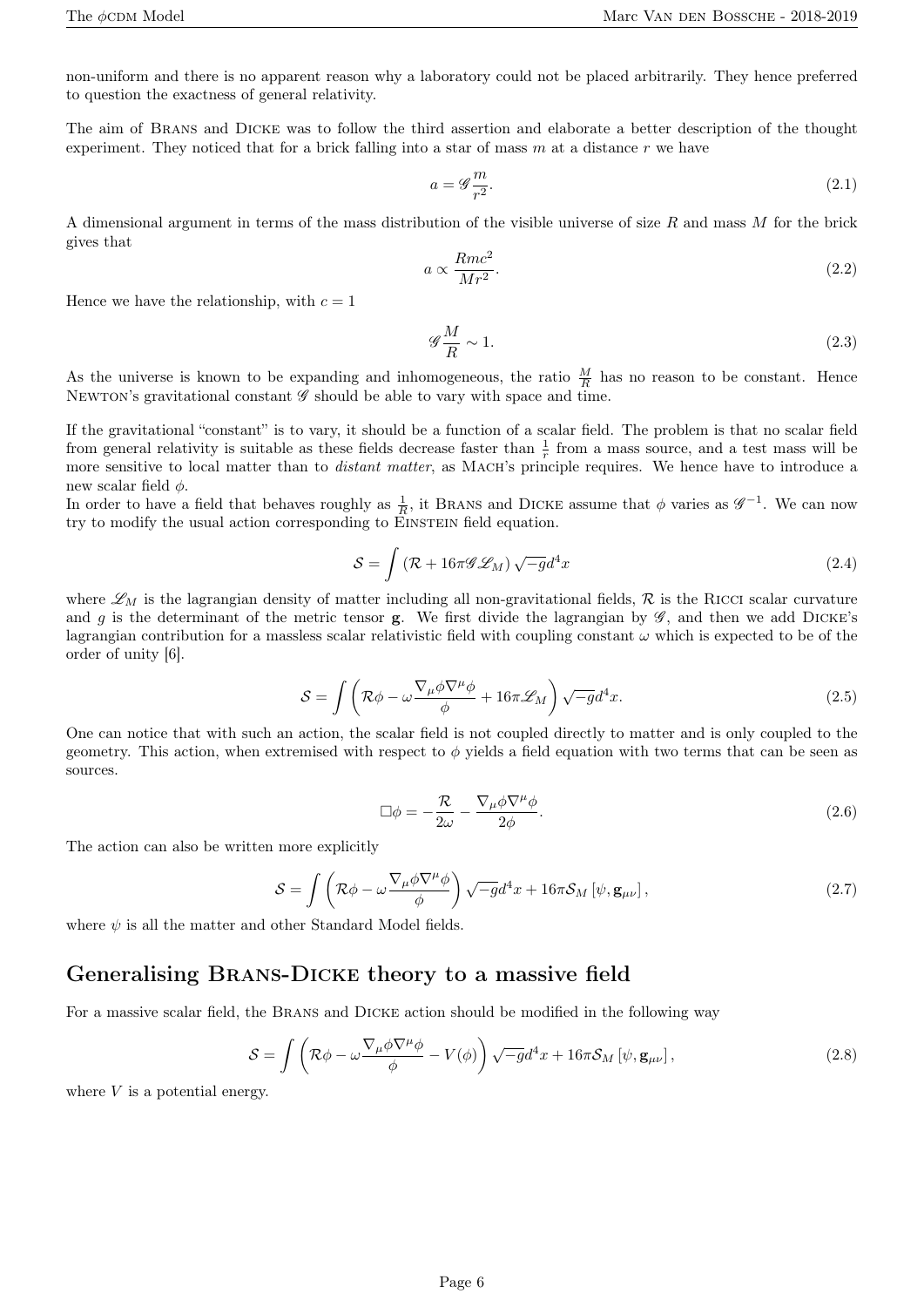### Transforming the action

To have a more practical expression of the action we perform a Weyl conformal transform with the following change of notation

$$
\tilde{\phi} = \frac{\phi}{16\pi}
$$
\n
$$
\mathbf{g}_{\mu\nu} = 16\pi \mathcal{G} \tilde{\phi} \tilde{\mathbf{g}}_{\mu\nu} = 2\kappa^2 \tilde{\phi} \tilde{\mathbf{g}}_{\mu\nu} \tag{2.9}
$$
\n
$$
\sigma = -\sqrt{\omega + \frac{3}{2}} \ln(2\kappa^2 \tilde{\phi})
$$

where  $\mathcal G$  is a constant of the same dimensions as  $\mathcal G$  and  $\tilde{\mathbf g}$  is the previously used metric. We get the following action

$$
S = \int \left( \frac{\mathcal{R}}{2\kappa^2} - \frac{\nabla_{\mu} \sigma \nabla^{\mu} \sigma}{2\kappa^2} \right) \sqrt{-g} d^4 x + \mathcal{S}_M \left[ \psi, e^{2\beta \sigma} \mathbf{g}_{\mu \nu} \right], \tag{2.10}
$$

with  $\beta = \sqrt{2(\omega + \frac{3}{2})}^{-1}$ .

We see that with such an action, the coupling is only *metric*, *i.e.* the dilaton field is only present via a modification of the metric in the regular matter action.

Weyl conformal transforms are transformations of the metric tensor of the following form

$$
\tilde{\mathbf{g}}_{\mu\nu} = f(\phi) \mathbf{g}_{\mu\nu}.
$$

Every quantity that depends on the metric will thus be affected, for example the Ricci scalar and tensor curvature. These transformations are used to go from the JORDAN to the EINSTEIN frames, which are two equivalent descriptions of general relativity.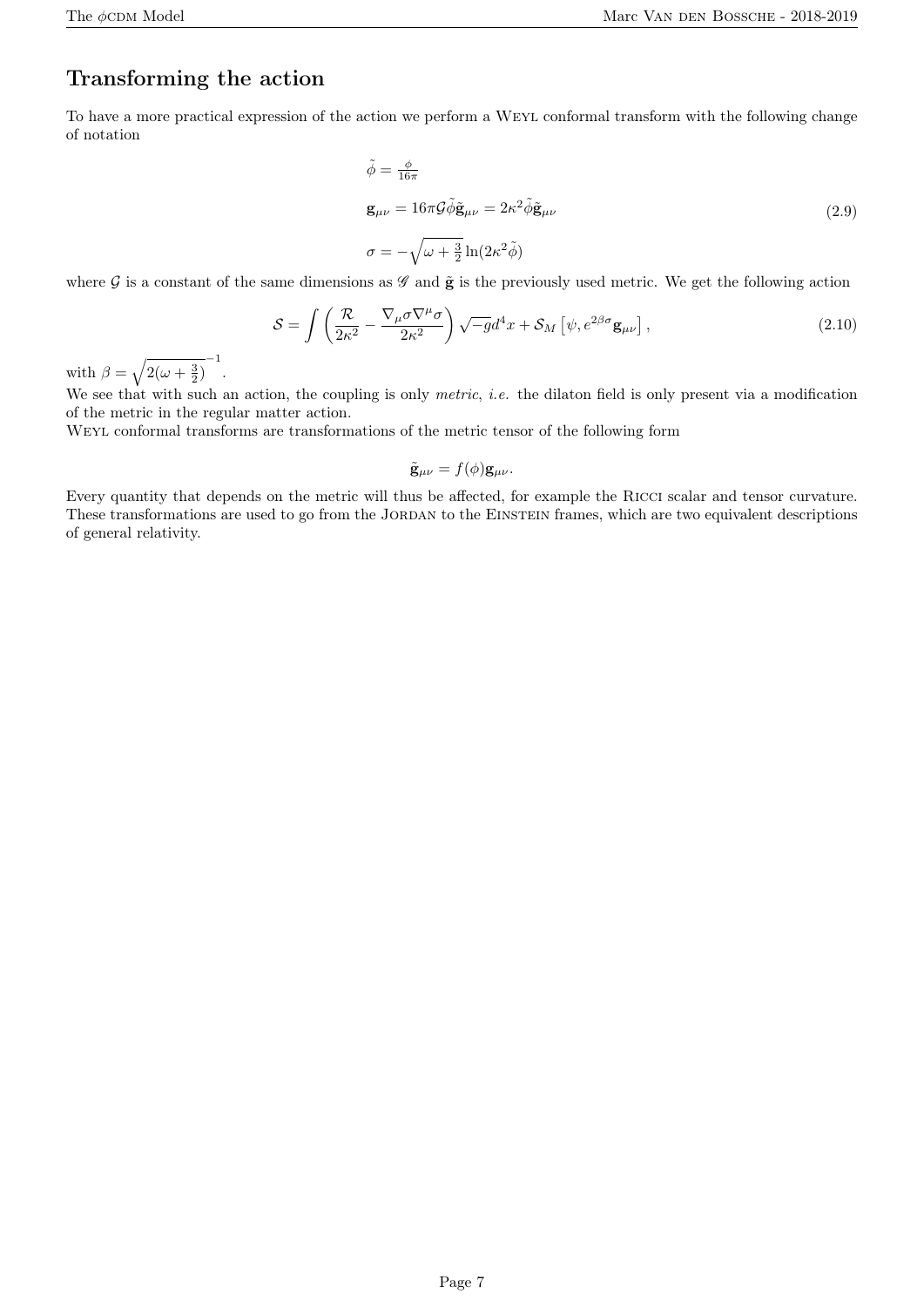## Coupling dilatons to matter

LET US study the effective coupling of the dilaton field to matter and dark matter. This interaction is not direct. It is rather due to the coupling between the curvature and the dilaton field on the one hand and on the other hand both kinds of matter field. We will find dynamical equation for both the new space-time and the dilaton field. We will then deduce the implications on NEWTON's constant.

#### Coupling to dark matter

Assuming that the other laws of physics hold unchanged, one needs to introduce dark matter to explain inconsistencies between the speed of celestial bodies and the observed matter distribution that have been reported in the nineteen twenties and thirties [11, 12]. In this context the field introduced by Brans and Dicke is likely to couple with both matter and dark matter, but there is no reason for the coupling to be the same for both kinds of matter. We thus have an action as the following

$$
S = \int \left( \mathcal{R}\phi - \omega \frac{\nabla_{\mu}\phi \nabla^{\mu}\phi}{\phi} \right) \sqrt{-g} d^{4}x + 16\pi \mathcal{S}_{M} \left[ \psi_{M}, \mathbf{g}_{\mu\nu} \right] + 16\pi \mathcal{S}_{DM} \left[ \psi_{DM}, \mathbf{g}_{\mu\nu} \right]. \tag{3.1}
$$

Performing the Weyl transform like in the previous chapter, we get

$$
S = \int \left( \frac{\mathcal{R}}{2\kappa^2} - \frac{\nabla_{\mu} \sigma \nabla^{\mu} \sigma}{2\kappa^2} \right) \sqrt{g} d^4 x + S_{DM} \left[ \psi, e^{2\beta_{DM} \sigma} \mathbf{g}_{\mu\nu} \right] + S_M \left[ \psi, e^{2\beta_M \sigma} \mathbf{g}_{\mu\nu} \right]. \tag{3.2}
$$

Here we assume that the coupling constants with dark matter and regular matter are different, hence the different coupling constants of the field with matter  $(\beta_M)$  and with dark matter  $(\beta_{DM})$ .

#### The modified EINSTEIN equation

Extremising the above action for a variation of the metric  $\mathbf{g} \mapsto \mathbf{g} + \delta \mathbf{g}$  gives

$$
\mathbf{G}_{\mu\nu} = \nabla_{\mu}\sigma\nabla_{\nu}\sigma - \frac{1}{2}\mathbf{g}_{\mu\nu}(\nabla\sigma)^2 + \kappa^2(\mathbf{T}_{M\mu\nu} + \mathbf{T}_{DM\mu\nu}).
$$
\n(3.3)

For a variation of the  $\sigma$  field, we get the following field equation

$$
\Box \sigma = -\kappa^2 \mathbf{g}^{\mu\nu} (\beta_M \mathbf{T}_{M\mu\nu} + \beta_{DM} \mathbf{T}_{DM\mu\nu}), \tag{3.4}
$$

where **G** is the EINSTEIN tensor and the energy-momentum tensors of matter and dark matter are defined as follows

$$
\mathbf{T}^{\mu\nu}_M = \frac{2}{\sqrt{g}} \frac{\delta \mathcal{S}_M \left[ \psi, e^{2\beta_M \sigma} \mathbf{g}_{\mu\nu} \right]}{\delta \mathbf{g}_{\mu\nu}} \quad \text{and} \quad \mathbf{T}^{\mu\nu}_{DM} = \frac{2}{\sqrt{g}} \frac{\delta \mathcal{S}_{DM} \left[ \psi, e^{2\beta_{DM} \sigma} \mathbf{g}_{\mu\nu} \right]}{\delta \mathbf{g}_{\mu\nu}}.
$$

From those field equations, we get

$$
\nabla^{\mu} \mathbf{T}_{M\mu\nu} = \beta_M \operatorname{Tr}(\mathbf{T}_M) \nabla_{\mu} \sigma \quad \text{and} \quad \nabla^{\mu} \mathbf{T}_{DM\mu\nu} = \beta_{DM} \operatorname{Tr}(\mathbf{T}_{DM}) \nabla_{\mu} \sigma. \tag{3.5}
$$

#### Derivation of FRIEDMANN equations and the field equation

Let us look at the case of a perfect fluid distribution, thus described by the energy-momentum tensors of matter and dark matter

$$
\mathbf{T}_{M}^{\mu\nu} = (\rho_{M} + P_{M})u_{M}^{\mu}u_{M}^{\nu} + P_{M}\mathbf{g}^{\mu\nu} \quad \text{and} \quad \mathbf{T}_{DM}^{\mu\nu} = (\rho_{DM} + P_{DM})u_{DM}^{\mu}u_{DM}^{\nu} + P_{DM}\mathbf{g}^{\mu\nu} \quad (3.6)
$$

where the *ρ*'s are the densities and the *P*'s the pressures of matter and dark matter, we also have  $u_M^{\mu}u_{M\mu}$  $u_{DM}^{\mu}u_{DM\mu} = -1.$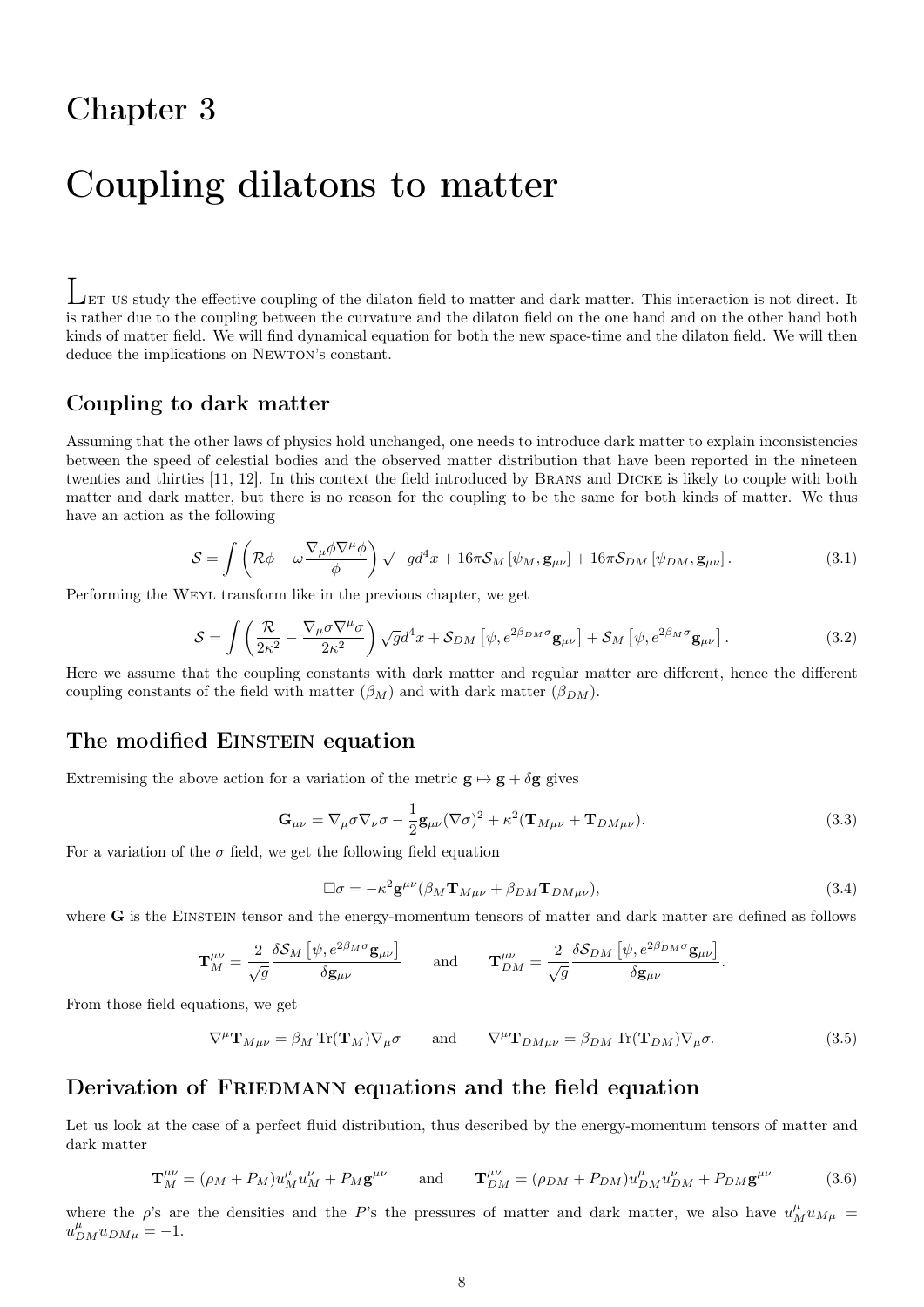One can consider the large-scale structure of the universe as homogeneous ans isotropic we hence use the FRIEDMANN-Lemaître-Robertson-Walker metric defined as follows,

$$
ds^{2} = -dt^{2} + a^{2}(t) \left( \frac{dr^{2}}{1 - kr^{2}} + r^{2} \left( d\theta^{2} + \sin^{2} \theta d\varphi^{2} \right) \right),
$$
\n(3.7)

where *a*(*t*) is a time dependent scale factor and *k* can take different values depending on the curvature we choose to model the universe ( $k = 1$  for a positive curvature,  $k = 0$  for a flat space-time and  $k = -1$  for a negative curvature). We thus have the following **covariant** tensors (indices downstairs), in spherical coordinates

$$
\mathbf{g} = \begin{pmatrix} -1 & 0 & 0 & 0 \\ 0 & \frac{a^2(t)}{1 - kr^2} & 0 & 0 \\ 0 & 0 & a^2(t)r^2 & 0 \\ 0 & 0 & 0 & a^2(t)r^2\sin^2\theta \end{pmatrix}
$$
(3.8)

$$
\mathbf{Ric} = \begin{pmatrix} -3\frac{\ddot{a}}{a} & 0 & 0 & 0\\ 0 & \frac{a\ddot{a} + 2\dot{a}^2 + 2k}{1 - kr^2} & 0 & 0\\ 0 & 0 & r^2(a\ddot{a} + 2\dot{a}^2 + 2k) & 0\\ 0 & 0 & 0 & r^2(a\ddot{a} + 2\dot{a}^2 + 2k)\sin^2\theta \end{pmatrix}
$$
(3.9)

$$
\mathcal{R} = 6\left(\frac{\ddot{a}}{a} + \frac{\dot{a}^2}{a^2} + \frac{k}{a^2}\right) \tag{3.10}
$$

And the EINSTEIN tensor thus reads

$$
\mathbf{G} = \mathbf{Ric} - \frac{1}{2}\mathcal{R}\mathbf{g} = \begin{pmatrix} 3\left(\frac{\dot{a}^2}{a^2} + \frac{k}{a^2}\right) & 0 & 0 & 0\\ 0 & \frac{2a\ddot{a} + \dot{a}^2 + k}{kr^2 - 1} & 0 & 0\\ 0 & 0 & -r^2\left(2a\ddot{a}^2 + \dot{a}^2 + k\right) & 0\\ 0 & 0 & 0 & -(2a\ddot{a}^2 + \dot{a}^2 + k)r^2\sin^2\theta \end{pmatrix}
$$
(3.11)

and the energy-momentum tensors read (with  $u_{\mu} = (1, 0, 0, 0)$  to respect space-isotropy)

$$
\mathbf{T} = \begin{pmatrix} \rho & 0 & 0 & 0 \\ 0 & \frac{a^2(t)}{1 - kr^2} P & 0 & 0 \\ 0 & 0 & Pa^2(t)r^2 & 0 \\ 0 & 0 & 0 & Pa^2(t)r^2 \sin^2 \theta \end{pmatrix}
$$
(3.12)

Using equation (3.3) and assuming that  $u_M^{\mu} = u_{DM}^{\mu}$ , we get the following equations. The time coordinate term yields

$$
3\left(\frac{\dot{a}^2}{a^2} + \frac{k}{a^2}\right) = \kappa^2(\rho_M + \rho_{DM}) + \frac{1}{2}(\nabla\sigma)^2 + (\partial_t\sigma)^2
$$
\n(3.13)

The radial coordinate term yields

$$
\frac{2a\ddot{a} + \dot{a}^2 + k}{kr^2 - 1} = \kappa^2 \frac{a^2(t)}{1 - kr^2} (P_M + P_{DM}) - \frac{1}{2} (\nabla \sigma)^2 \frac{a^2(t)}{1 - kr^2} + (\partial_r \sigma)^2
$$
\n(3.14)

and the angular coordinate term yields the two following equations

$$
-r^2\left(2a\ddot{a}+\dot{a}^2+k\right) = \kappa^2 a^2(t)r^2(P_M+P_{DM}) - \frac{1}{2}(\nabla\sigma)^2 a^2(t)r^2 + (\partial_\theta\sigma)^2\tag{3.15}
$$

$$
-r^2 \left(2a\ddot{a} + \dot{a}^2 + k\right) \sin^2 \theta = \kappa^2 a^2(t) r^2 (P_M + P_{DM}) \sin^2 \theta - \frac{1}{2} (\nabla \sigma)^2 a^2(t) r^2 \sin^2 \theta + (\partial_\varphi \sigma)^2 \tag{3.16}
$$

If we also suppose that all physical quantities depend only on time, as the universe stays isotropic and homogeneous, we get that  $(\nabla \sigma)^2 = \partial_t \sigma \partial^t \sigma = -(\partial_t \sigma)^2 = -\dot{\sigma}^2$  and thus the above equations becomes:

$$
3\left(\frac{\dot{a}^2}{a^2} + \frac{k}{a^2}\right) = \kappa^2(\rho_M + \rho_{DM}) + \frac{1}{2}\dot{\sigma}^2
$$
\n(3.17)

$$
-\frac{2a\ddot{a}+\dot{a}^2+k}{a^2} = \kappa^2(P_M+P_{DM})+\frac{1}{2}\dot{\sigma}^2,
$$
\n(3.18)

from the radial component and from both angular coordinates. These are the modified FRIEDMANN equations. Mixing the two FRIEDMANN ( $\frac{1}{2}((3.17) + 3 \times (3.18))$  equations we get

$$
-3\frac{\ddot{a}}{a} = \frac{1}{2}\kappa^2\left((\rho_M + 3P_M) + (\rho_{DM} + 3P_{DM})\right) + \dot{\sigma}^2.
$$
 (3.19)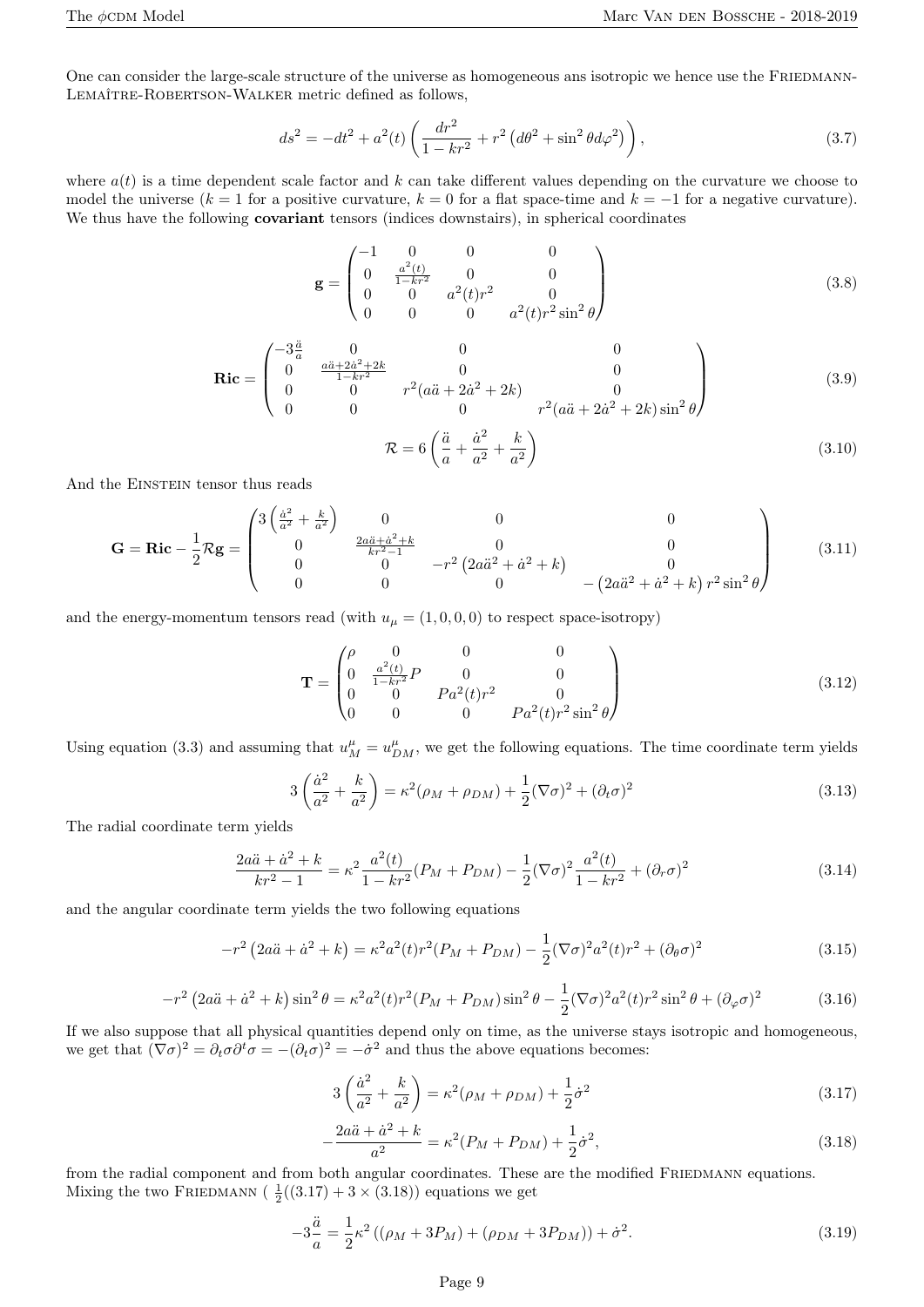If we take equation (3.4), we get

$$
\Box \sigma = -\kappa^2 \left( \beta_M \left( -\rho_M + 3P_M \right) + \beta_{DM} \left( -\rho_{DM} + 3P_{DM} \right) \right). \tag{3.20}
$$

Thus, as  $\Box \sigma = \partial_t \partial^t \sigma = -\partial_t^2 \sigma = -\ddot{\sigma}$  from homogeneity

$$
\ddot{\sigma} = -\kappa^2 \left( \beta_M \left( \rho_M - 3P_M \right) + \beta_{DM} \left( \rho_{DM} - 3P_{DM} \right) \right). \tag{3.21}
$$

The authors obtained the following field equation<sup>1</sup>

$$
-\frac{1}{a^3}\frac{d}{dt}\left(a^3\dot{\sigma}\right) = \kappa^2\left(\beta_M\left(\rho_M - 3P_M\right) + \beta_{DM}\left(\rho_{DM} - 3P_{DM}\right)\right). \tag{3.22}
$$

#### A Dark matter universe

If we now assume that the universe is dynamically dominated by dark matter, we then neglect the regular matter pressure and density.

A usual modelling of a homogeneous and isotropic universe is the *dust universe*. This model is characterised by the fact that it is filled with a perfect fluid – dust – the pressure of which is negligible as the particles of dust only have a collective motion and no relative motion. Similarly as for a dust universe, let us assume that the pressure of dark matter is also zero. With these assumptions we get a new form for equations  $(3.17)$ ,  $(3.19)$  and  $(3.22)$ 

$$
3\left(\frac{\dot{a}^2}{a^2} + \frac{k}{a^2}\right) = \kappa^2 \rho_{DM} + \frac{1}{2}\dot{\sigma}^2
$$
  

$$
-3\frac{\ddot{a}}{a} = \frac{1}{2}\kappa^2 \rho_{DM} + \dot{\sigma}^2
$$
  

$$
-\frac{1}{a^3}\frac{d}{dt}\left(a^3\dot{\sigma}\right) = \kappa^2 \beta_{DM}\rho_{DM}
$$
 (3.23)

Let us now proceed to a change of notation in order to simplify the equations. We introduce the HUBBLE ratio  $H = \frac{\dot{a}}{a}$ , as well as  $y = \dot{\sigma}$  and we change our system of units such that  $\kappa^2 = 1$ . Doing so in the set of equations (3.23) we obtain the following constrained dynamical system

$$
3\left(H^{2} + \frac{k}{a^{2}}\right) = \rho_{DM} + \frac{1}{2}y^{2}
$$
  

$$
-3\frac{\ddot{a}}{a} = \frac{1}{2}\rho_{DM} + y^{2}
$$
 (3.24)

$$
-\frac{1}{a^3}\frac{a}{dt}\left(a^3y\right) = \beta_{DM}\rho_{DM}
$$
 This can be further simplified introducing 
$$
F = \frac{k}{a^2H^2}
$$

$$
3H^2 (1 + F) = \rho_{DM} + \frac{1}{2} y^2
$$
  

$$
-3(\dot{H} + H^2) = \frac{1}{2} \rho_{DM} + y^2
$$
 (3.25)

$$
\dot{y} = -3Hy - \beta_{DM}\rho_{DM}.
$$

Hence, replacing  $\rho_{DM} = 3H^2(1 + F) - \frac{1}{2}y^2$  with the first equation we get

$$
\dot{y} = -3Hy - \beta_{DM} \left( 3H^2 (1 + F) - \frac{1}{2}y^2 \right)
$$
  

$$
-3\dot{H} = 3H^2 + \left( \frac{1}{2} \left( 3H^2 (1 + F) - \frac{1}{2}y^2 \right) + y^2 \right).
$$
  

$$
\dot{y} = -3Hy - \beta_{DM} \left( 3H^2 (1 + F) - \frac{1}{2}y^2 \right)
$$
  

$$
\dot{H} = -\frac{1}{2}H^2 (3 + F) - \frac{1}{4}y^2.
$$
 (3.26)

Thus

<sup>1</sup> From my point of view, a term is missing in that equation: 
$$
-3\frac{\dot{\sigma}\dot{a}}{a}
$$
 and I can not see any reason to neglect it.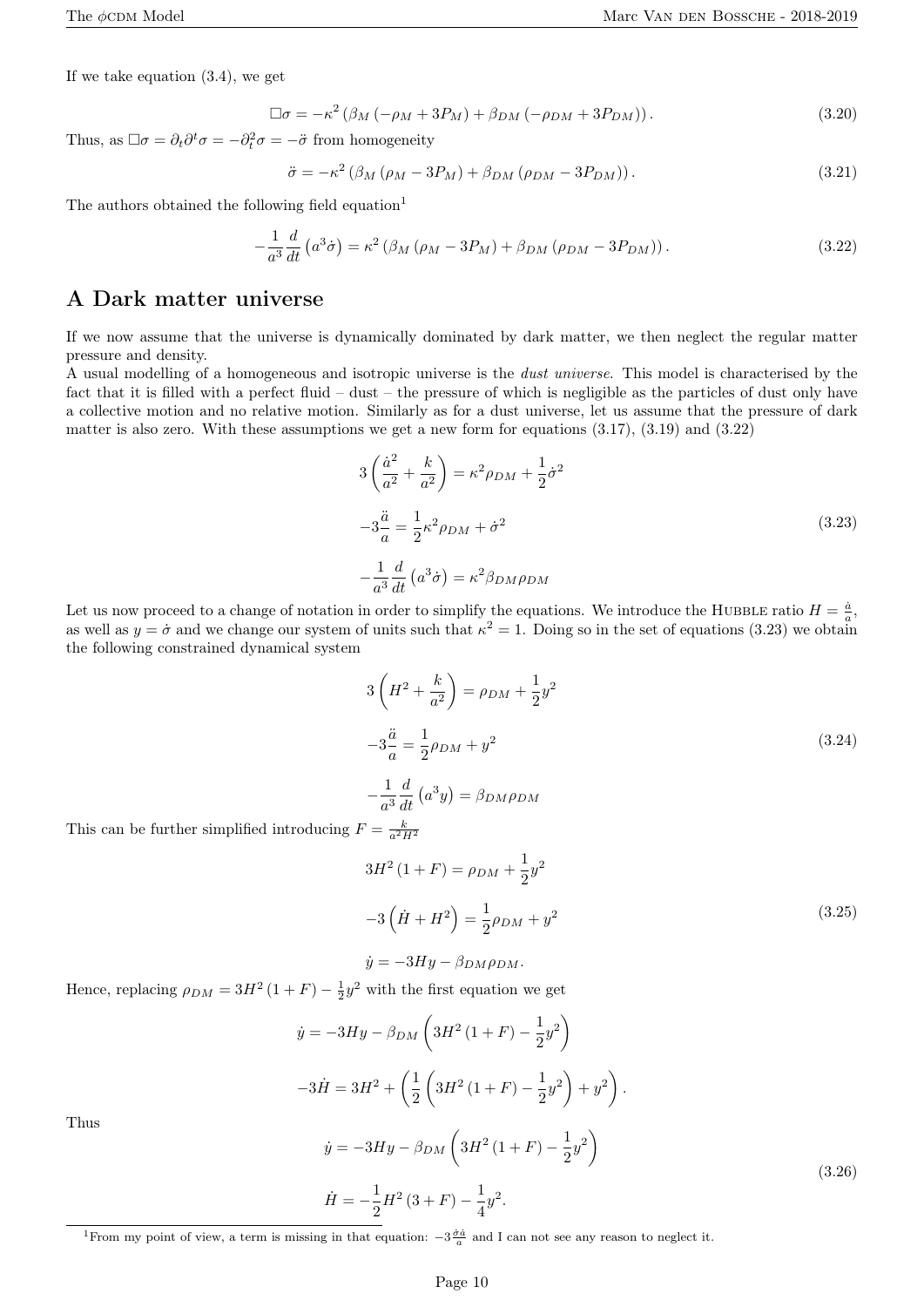If we now want a third equation, let us look at the derivative of *F*

$$
\dot{F} = -2k \frac{\ddot{a}}{\dot{a}^3}
$$
  
=  $-2k \left(\dot{H} + H^2\right) \frac{a}{\dot{a}^3}$   
=  $-2k \left(-\frac{1}{2}H^2(1+F) - \frac{1}{4}y^2\right) \frac{a}{\dot{a}^3}$  with the second equation of (3.26)  
=  $(1+F) \frac{k}{a\dot{a}} + \frac{k}{2}y^2 \frac{a}{\dot{a}^3}$  since  $H^2 \frac{a}{\dot{a}^3} = \frac{1}{a\dot{a}}$   
=  $HF(1+F) + \frac{k}{2}y^2 \frac{a}{\dot{a}^3}$  because  $HF = \frac{k}{a\dot{a}}$   
=  $HF(1+F) + \frac{F}{2H}y^2$ 

We thus have the three following coupled differential equations that form a dynamical system

$$
\dot{y} = -3Hy - \beta_{DM} \left( 3H^2 (1 + F) - \frac{1}{2} y^2 \right)
$$
\n
$$
\dot{H} = -\frac{1}{2} H^2 (3 + F) - \frac{1}{4} y^2
$$
\n
$$
\dot{F} = HF (1 + F) + \frac{F}{2H} y^2.
$$
\n(3.27)

We will investigate the behaviour of a particular solution of this system in the following section.

#### Consequences on Newton's constant

Now that we have derived the dynamical equations that describe the universe with a dilaton field and cold dark matter, it would be nice to obtain a result that we could confront to the real world via experiments.

As the curvature of the universe is, thanks to experimental data and according to the current theories, thought to be exponentially small, we will focus on solutions with  $F = 0$  (which corresponds to  $k = 0$ ). With a closer look at the  $(3.27)$  equations we notice that  $F = 0$  is an invariant plane in phase space.

As explained in [9], the results written in the EINSTEIN frame are not directly comparable to observation. We thus have to go to the JORDAN frame (from now on, the variables with a tilde are the JORDAN frame ones)<sup>2</sup>. We have

$$
d\tilde{s}^2 = e^{2\beta_M \sigma} ds^2 \tag{3.28}
$$

$$
=e^{2\beta_M\sigma}\left(-dt^2+a^2(t)d\ell^2\right)
$$
\n(3.29)

$$
= -d\tilde{t}^2 + \tilde{a}^2(t)d\ell^2
$$
\n(3.30)

where  $d\ell^2 = \frac{dr^2}{1 - kr^2} + r^2 (d\theta^2 + \sin^2 \theta d\varphi^2)$  is the space part of the space-time interval in a non-expanding universe,

$$
d\tilde{t} = e^{\beta_M \sigma} dt \quad \text{and} \quad \tilde{a}^2(t) = e^{2\beta_M \sigma} a(t). \tag{3.31}
$$

We generalise the previous results to the usual case where  $P = (\gamma - 1) \rho$  and we also introduce the new variables

$$
\tilde{y} = \frac{d\sigma}{d\tilde{t}}
$$
\n
$$
\tilde{H} = \frac{1}{\tilde{a}} \frac{d\tilde{a}}{d\tilde{t}}
$$
\n
$$
r = 4 - 3\gamma
$$
\n(3.32)

We get the following system of equations

<sup>&</sup>lt;sup>2</sup>Although this is subject to a heated debated to know whether one, both or neither of those frames are physical is still a practical differential tool.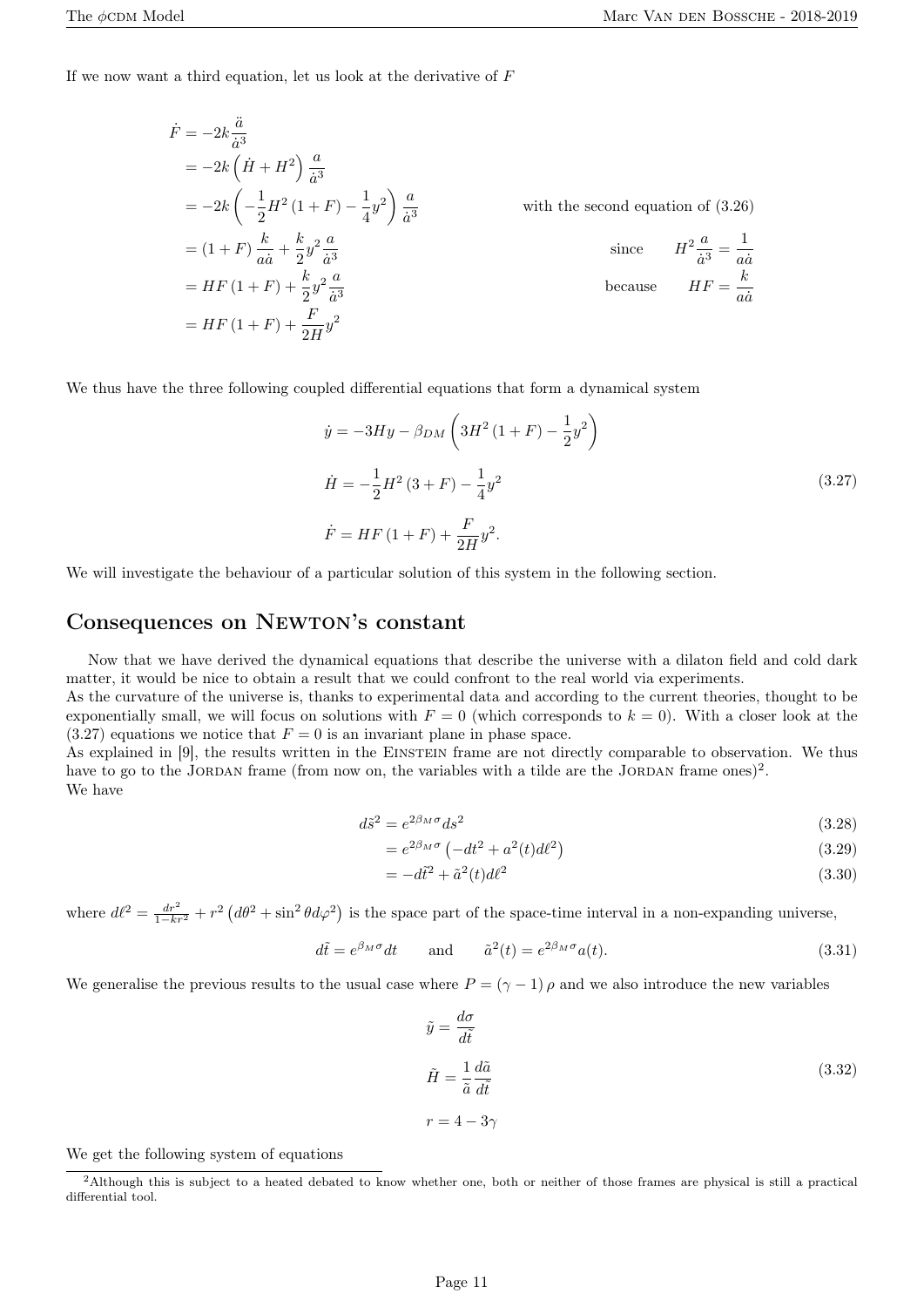$$
\frac{dy}{d\tilde{t}} = -3r\beta_{DM}\tilde{H}^2 + (6r\beta_{DM}\beta_M - 3)\tilde{H}\tilde{y} + \left(2\beta_M - 3\beta_{DM}\beta_M^2 + \frac{1}{2}r\beta_{DM}\right)\tilde{y}^2
$$
\n
$$
\frac{dH}{d\tilde{t}} = \left(-\frac{3}{2}\gamma - 3r\beta_{DM}\beta_M\right)\tilde{h}^2 + \left(3\gamma\beta_M - 4\beta_M + 6r\beta_{DM}\beta_M^2\right)\tilde{H}\tilde{y} + \left(\frac{1}{4}\gamma - \frac{1}{2} - \frac{3}{2}\gamma\beta_M^1 + 3\beta_M - 3r\beta_{DM}\beta_M^3 + \frac{1}{2}r\beta_{DM}\beta_M\right)\tilde{y}^2
$$
\n(3.33)

A mathematical study of this system has been done by Damour *et al.* [1]. It shows that there is only one attractor in the phase space. Close to this attractor solution of the system, we get

$$
\frac{1}{\tilde{\mathscr{G}}}\frac{d\mathscr{G}}{d\tilde{t}} = -\frac{4\beta_{DM}\beta_M}{\frac{3}{2} + \beta_{DM}^2 - 2\beta_{DM}\beta_M}\frac{1}{\tilde{t}}.
$$
\n(3.34)

The value of  $\frac{1}{\mathscr{G}}\frac{d\mathscr{G}}{dt}$  is accessible to measurements *via* the study of solar-system data gathered by the Viking-lander available in  $1990$  by HELLINGS *et al.* in [13].

The result of this study shows that

$$
\left| \frac{1}{\tilde{\mathscr{G}}} \frac{d\mathscr{G}}{d\tilde{t}} \right| \le 2.1 \times 10^{-29} \quad \text{s}^{-1}.
$$
\n(3.35)

The observational data are thus compatible with the existence of an exactly massless dilaton field coupled in such a way with dark matter.

To completely test the model, one has to improve the precision of the  $\frac{1}{g} \frac{d\mathscr{G}}{d\tilde{t}}$  measurements.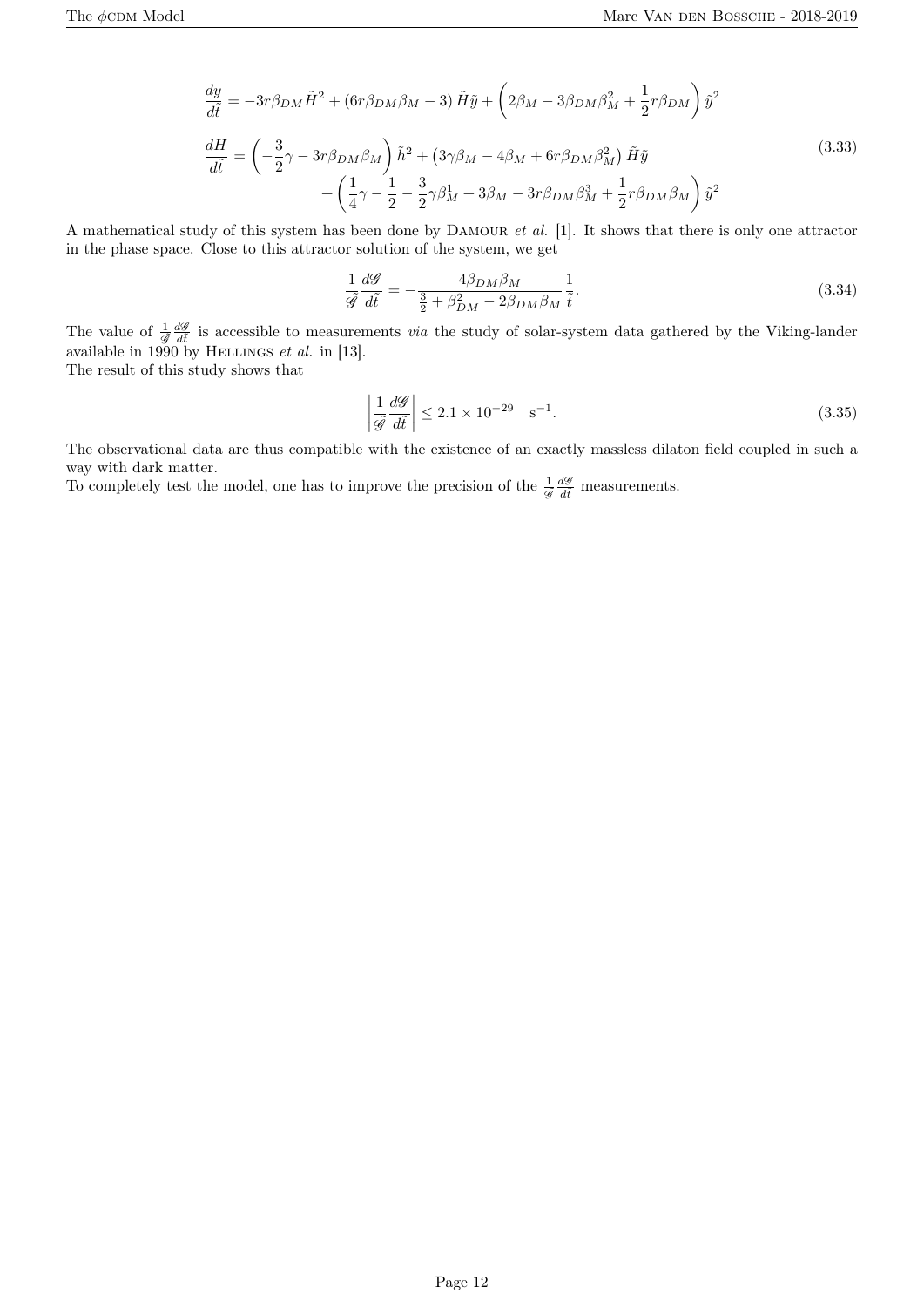## Symmetries for an unnoticed dilaton

 $\Gamma$  HE DILATON FIELD is a plausible alternative to the cosmological constant as we have seen in the previous chapters. According to experiments it has to be nearly massless if not exactly massless. Nevertheless it has not been observed yet and there might be reasons for that. In this chapter we will investigate the symmetries of the dilaton field that could prevent a direct coupling (as opposed to effective coupling through the metric) with Standard Model fields. We will also try to set some experimental bounds on the values of the corresponding possible coupling constants.

Let us consider a massive scalar dilaton field with action

$$
S = \int \left( \mathcal{R}\phi - \omega \frac{\nabla_{\mu}\phi \nabla^{\mu}\phi}{\phi} - V(\phi) \right) \sqrt{-g}d^{4}x + 16\pi \mathcal{S}_{M} \left[ \psi_{M}, \mathbf{g}_{\mu\nu} \right] + 16\pi \mathcal{S}_{DM} \left[ \psi_{DM}, \mathbf{g}_{\mu\nu} \right]
$$

with a small mass defined as follows from the potential

$$
m_{\phi} = \sqrt{\frac{V''(\phi)}{2}} \le H_0 \simeq 10^{-33} \quad \text{eV}.
$$

As this field is expected to be very light, the forces it would give rise to would have a very long range (this upper bound corresponds to a correlation length of approximately 1 a.u.).

#### Coupling to the Standard Model

Let us look at direct couplings of the dilaton field with Standard Model fields of the form

$$
\beta_i \frac{\phi}{M} \mathcal{L}_i \tag{4.1}
$$

where  $\beta_i$  is a dimensionless coupling constant. As we have no knowledge about it, we expect that  $\beta_i$  is of the order of unity. *M* is a mass parameter (UV-cutoff) representing the energy scale we integrated out to get our low-energy description. We cannot know its accurate value but it should not be greater than the scale at which quantum gravity is relevant.  $\mathcal{L}_i$  is any gauge-invariant 4-operator (*e.g.*  $\mathbf{F}^{\mu\nu}\mathbf{F}_{\mu\nu}$  for coupling to Quantum Electrodynamics).

#### Consequences of a coupling to a dynamical dilaton field

To be relevant today, the dynamics of  $\phi$  implies that it varies at most by the order of  $M_{\text{Pl}}$  over time scale of the order of  $H_0^{-1}$  (the inverse of HUBBLE constant). This can be shown using data from the primordial nucleosynthesis era which would have been very different if  $\phi$  had varied more.

The time evolution of *ϕ* would also imply variations of other fundamental constants. For example, a coupling such as

$$
\beta_{G^2} \frac{\phi}{M} \, \text{Tr} \left( \mathbf{G}^{\mu \nu} \mathbf{G}_{\mu \nu} \right),
$$

would induce a slight variation of the fine structure constant  $\alpha$ . Where **G** is the gluon gauge field of Quantum Chromodynamics. These variations can be measured and they give a constraint on the value of the coupling constant.

#### Experimental constraints on the coupling

With a coupling of the form proposed in equation (4.1) for Quantum Chromodynamics:  $\beta_{G^2} \frac{\phi}{M} \text{Tr} (\mathbf{G}^{\mu\nu} \mathbf{G}_{\mu\nu})$ , it has been shown that

$$
|\beta_{G^2}| \le 10^{-4} \frac{M}{M_{\text{Pl}}},\tag{4.2}
$$

where  $M_{\text{Pl}}$  is the reduced PLANCK mass. It is possible to get a constraint on other coupling constants. They has be summarised in [14]. All these constraints are not good evidence in favour of the dilaton field. As a matter of fact, these constraints are looser than what is experimentally observable yet. Let us not rule out the existence of the dilaton too soon as there could be explanations for these coupling to be so weak.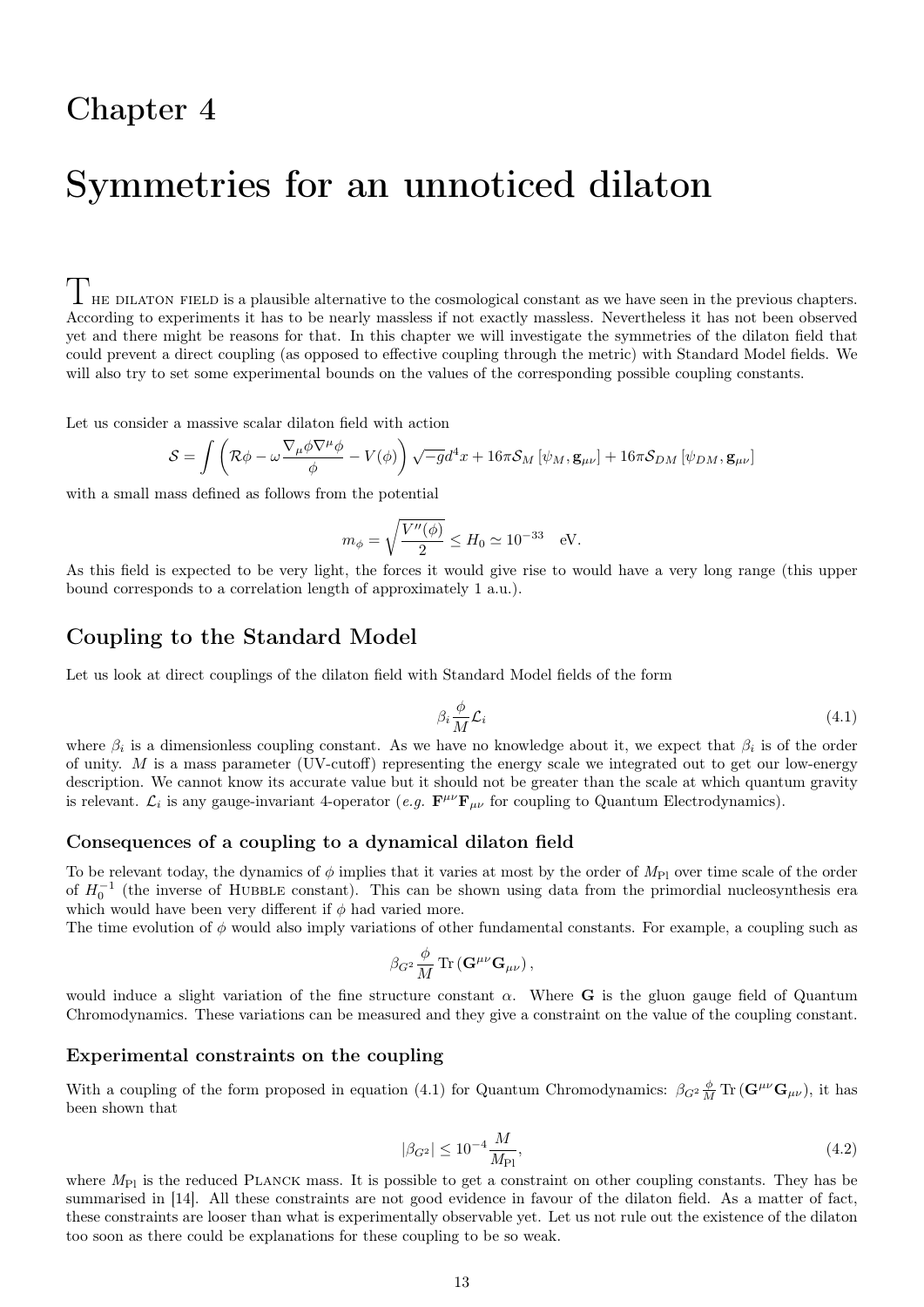#### Symmetries

An explanation for these very low observed coupling constants could be that the dilaton field obeys symmetries that prevent the coupling to fields of the Standard Model. Let us examine some of such symmetries.

#### What symmetries are possible for  $\phi$ ?

A symmetry of the form

$$
\phi \to \phi + cst \tag{4.3}
$$

must be ruled out for it is not compatible with a non zero potential  $V(\phi)$ . A discrete symmetry, for example of the form

$$
\phi \to -\phi \tag{4.4}
$$

that could for example arise from a broken gauge symmetry is also to be excluded, as in our case, discrete symmetries are themselves spontaneously broken [2]. The only possibility is then to approximate a symmetry with a symmetry of the form of equation (4.3). Note however that, in the limit of  $m<sub>\phi</sub> = 0$ , this symmetry would be exact.

#### Quantum gravity

In string theory there are no unbroken global symmetries but in 1998 one did not know enough about quantum gravity to be able to assert if it is always the case. For example string theory has no exact symmetry but within this theory there exists axionlike fields with an approximate Peccei-Quinn symmetry.

It has also been shown that the action depends on the structure of space-time on small scales and that the symmetry suppression could be such that axion is still a solution to the *strong CP problem*<sup>1</sup> . Such an effect is much stronger than the bound established earlier on the coupling with Quantum Chromodynamics.

Although the reliance of an approximate global symmetry in presence of gravity has not been established yet, let us suppose from now on that the dilaton field has not been detected yet because of such a symmetry.

#### Possible couplings

In this context, let us review the possible approximate couplings of the dilaton field to Standard Model fields.

#### Simplest form of coupling

We would like to find a simple coupling with a field of the Standard Model that respects the approximate symmetry of the form (4.3). The smallest order scalar operator to satisfy that symmetry is of the form

$$
\nabla^{\mu}\nabla_{\mu}\phi. \tag{4.5}
$$

But this operator is of degree three (as its dimension is length*−*<sup>3</sup> ) and should as such be divided by *M*<sup>3</sup> , with a coupling as we assumed (4.1), making it negligible. An other way to obtain a coupling abiding by the symmetry constraint is to couple  $\phi$  to a total derivative and make an integration by part, to obtain a  $\partial_\mu \phi$  term. The only allowed term in the Standard Model to do so is

$$
\beta_{\mathbf{F}\mathbf{F}^*} \frac{\phi}{M} \mathbf{F}^{\mu\nu} \mathbf{F}^*_{\mu\nu} = \frac{\beta_{\mathbf{F}\mathbf{F}^*}}{M} \left[ - (\partial_\mu \phi) \mathbf{K}^\mu + \partial_\mu \left( \phi \mathbf{K}^\mu \right) \right],\tag{4.6}
$$

where **F** is the electromagnetic tensor and **F**<sup>\*</sup> its dual, such that  $\mathbf{F}^{*\mu\nu} = \frac{1}{2} \varepsilon^{\mu\nu\rho\sigma} \mathbf{F}_{\rho\sigma}$ .  $\mathbf{K}^{\mu} = 2\mathbf{A}_{\nu} \mathbf{F}^{*\mu\nu}$  with **A** the electromagnetic four-potential. One can check that this coupling respects the constraint we imposed. For latter term it is a divergence and its integral reduces to its value on the border which we send to infinity and make it thus vanish.

#### Observable consequences

 $\mathbf{F}^{\mu\nu}\mathbf{F}^*_{\mu\nu}$  is a pseudo scalar *i.e.* it behaves like a scalar but its sign changes with a parity transformation. As such it can not accumulate coherently in macroscopic test bodies and thus cannot give rise to appreciable long-range forces. However if we make the same assumptions as we made earlier, that is assuming a time-only dependent field, this gives rise to observable effects. The polarisation of light from distant radio sources would be rotated by the field as the dispersion relation for electromagnetic radiation becomes

$$
\omega^2 = k^2 \pm \frac{\beta_{\mathbf{FF}^*}}{M} \dot{\phi} k,\tag{4.7}
$$

<sup>&</sup>lt;sup>1</sup>*i.e.* the fact that Quantum Chromodynamics does not respect the Charge-Parity symmetry.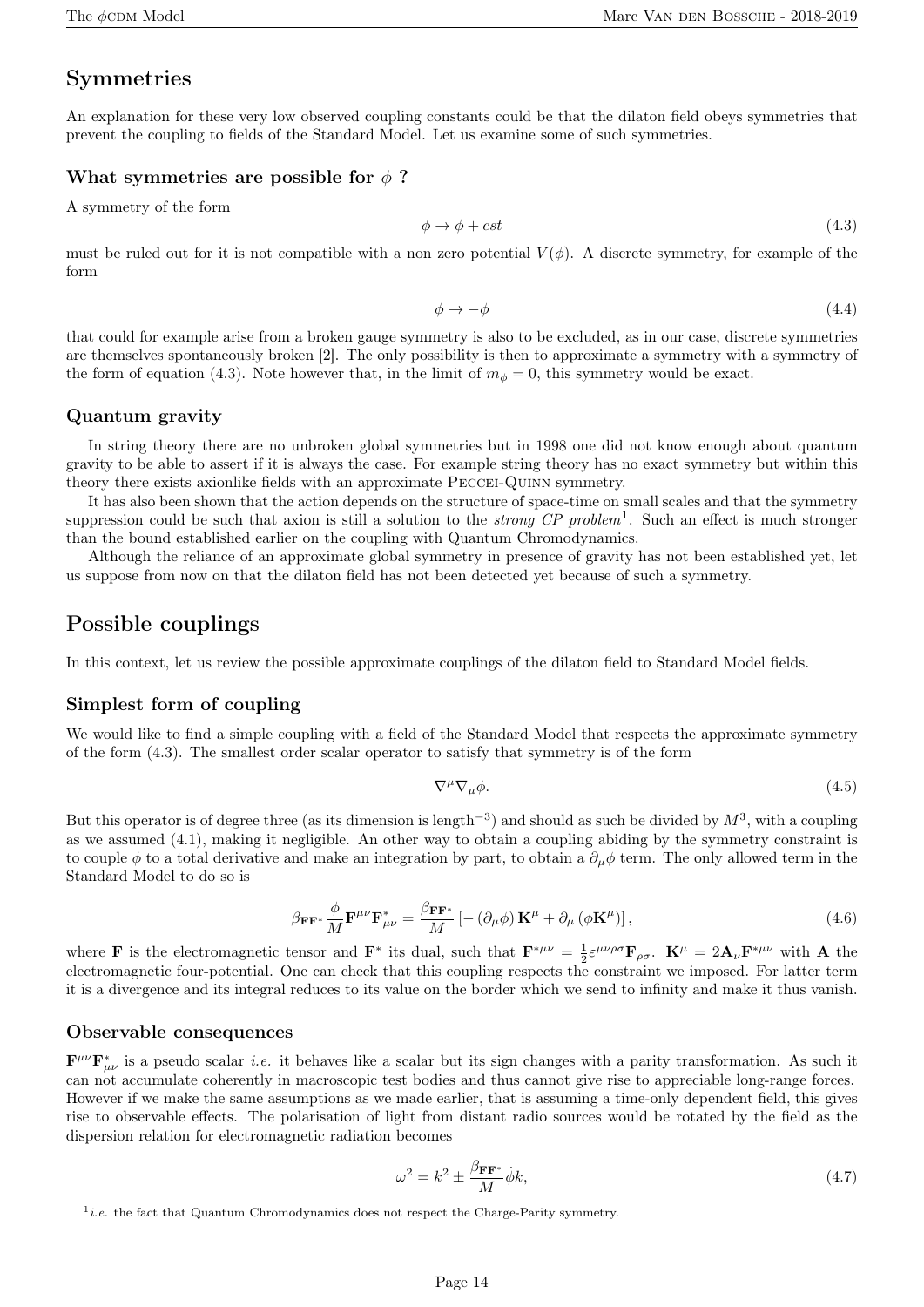where the + sign is for right-handed circularly polarised light and the *−* sign is for left-handed circularly polarised light. The overdot is for time derivation.

If we define ∆*χ* the angular change of polarisation, it can be measured observing distant radio galaxies and quasars. These objects have a known relationship between their luminosity structure and polarisation structure. With the above dispersion relation we get the following expression in the JWBKLG<sup>2</sup> limit where the electromagnetic wavelength is much smaller than the one of *ϕ*. The difference of group velocity for the right-handed and left-handed modes leads to a polarisation rotation of

$$
\Delta \chi = \frac{\beta_{\mathbf{FF}^*}}{M} \left( \phi(t_{\text{emitted}}) - \phi(t_{\text{now}}) \right). \tag{4.8}
$$

Let us write  $\Delta \phi = \phi(t_{\text{emitted}}) - \phi(t_{\text{now}})$  from now on. Data from observation [15] of such objects has been analysed and enables obtaining a constraint on this coupling.

$$
|\beta_{\mathbf{FF}^*}| \le 3 \times 10^{-2} \times \frac{M}{|\Delta \phi|}.\tag{4.9}
$$

In summary the experimentally obtained constraint were at the end of the nineties too loose to conclude on the existence of the dilaton field. As a matter of fact no signature of a dilaton field has been detected with the experimental bound. And no symmetry seems strong enough so as to prevent interaction with Standard Model fields that would enable detection. In addition to that, some of the above discussed arguments come from string theory that had been trending for long at that time. Now some other quantum gravity theories have gained popularity and could provide with new arguments to explain the non-observation of the dilaton field.

<sup>2</sup>Jeffreys-WentzelKramersBrillouin-Liouville-Green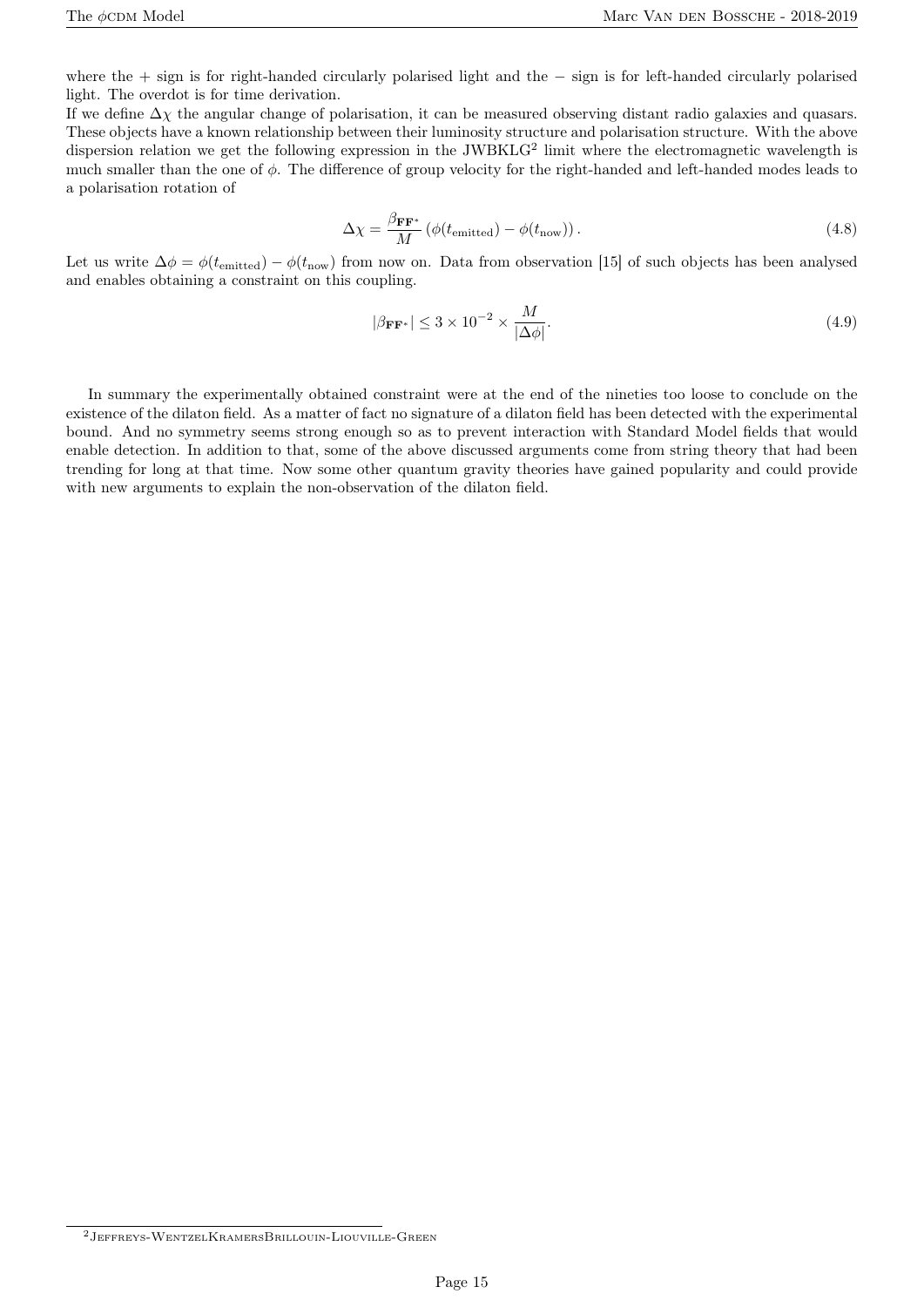## Consequences on the Microwave Background

 $\Gamma$ <sup>h</sup>HE COSMOLOGICAL MICROWAVE BACKGROUND is a very rich source of data on the primordial universe. Let us study the consequences of a dilation field coupled explicitly to matter as in chapter 2 on the Microwave Background.

#### The modified model

As we defined energy-momentum tensors for matter and dark matter in chapter two, one can define an energymomentum tensor for the  $\phi$  field. Let us call it  $\mathbf{T}_{\phi}$  and let us write  $\mathbf{T} = \mathbf{T}_{DM} + \mathbf{T}_{M}$ . Conservation law imply that

$$
\nabla^{\mu} \left( \mathbf{T}_{\mu \nu} + \mathbf{T}_{\phi \mu \nu} \right) = 0 \tag{5.1}
$$

as, by definition it is the NœTHER current associated with translation invariance. Equation (3.5) thus implies that, with  $\alpha$  a constant,

$$
\nabla^{\mu} \mathbf{T}_{\mu \nu} = -\alpha \operatorname{Tr}(\mathbf{T}) \nabla_{\nu} \phi \tag{5.2}
$$

$$
\nabla^{\mu}\mathbf{T}_{\phi\mu\nu}=\alpha\mathop{\mathrm{Tr}}\nolimits(\mathbf{T})\nabla_{\nu}\phi
$$

Here we understand that the model is somewhat simplified as the coupling is supposed to be the same for regular matter and dark matter. It is worth noting that the coupling to radiation vanishes as  $Tr T_{rad} = 0$ .

We can have different bounds, which we discussed earlier, on the coupling constant  $\alpha$  but they would be local in spacetime and could be not respected. We also have the constraint coming from the era of primordial nucleosynthesis: the contribution of the field has to be small enough so that the production of elements is not disturbed. This implies

$$
\Omega_{\phi}(t_{\rm ns}) \lesssim 0.2. \tag{5.3}
$$

The previous notation comes from the usual re-writing of FRIEDMANN equation that follows

$$
H^2 = H_0^2 \left( \frac{\Omega_k}{a^2} + \frac{\Omega_m}{a^3} + \frac{\Omega_{\text{rad}}}{a^4} + \Omega_\phi \right),\tag{5.4}
$$

where each  $\Omega$  (depending on time) stands for the contribution of the curvature, matter, radiation and the dilaton field respectively. We will take the conformal version of the FRIEDMANN-LEMAÎTRE-ROBERTSON-WALKER metric which reads

$$
ds^{2} = a^{2}(t)\left(-d\tau^{2} + \frac{dr^{2}}{1 - kr^{2}} + r^{2}\left(d\theta^{2} + \sin^{2}\theta d\varphi^{2}\right)\right)
$$
(5.5)

and which we will use in the flat case  $(k = 0)$ . We can rewrite equation  $(3.27)$  with a massive field

$$
\ddot{\phi} + 2H\dot{\phi} + a^2 \frac{\partial V}{\partial \phi} = \alpha \rho_M a^2 \tag{5.6}
$$

and we take an exponential potential of the following form in equation (2.8)

$$
V(\phi) = Ae^{\sqrt{2/3}\kappa\mu\phi}.\tag{5.7}
$$

We thus get the following matter and radiation equations

$$
\dot{\rho}_M + 3H\rho_M = -C\rho_M \dot{\phi}
$$
  

$$
\dot{\rho}_{\rm rad} + 4H\rho_{\rm rad} = 0
$$
\n(5.8)

One can rewrite the equation in the following simpler form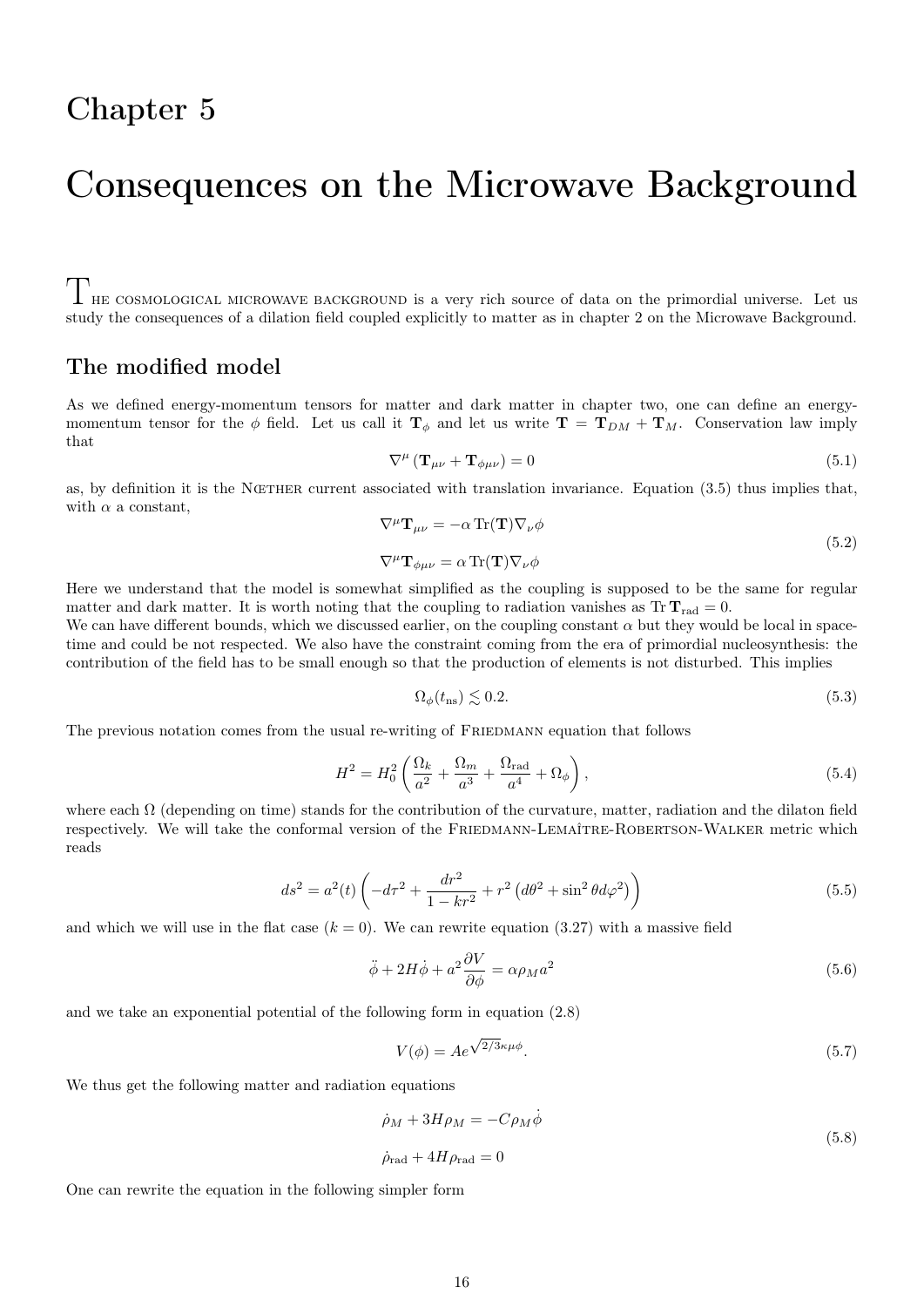$$
x' = x\left(\frac{z'}{z} - 1\right) - \mu y^2 \beta \left(1 - x^2 - y^2 - z^2\right)
$$
  
\n
$$
y' = \mu xy + y\left(2 + \frac{z'}{z}\right)
$$
  
\n
$$
z' = -\frac{z}{2}\left(1 - 3x^2 + 3y^2 - z^2\right)
$$
\n(5.9)

with

$$
x = \frac{\kappa}{H} \frac{\dot{\phi}}{\sqrt{6}}
$$
  

$$
y = \frac{\kappa a}{H} \sqrt{\frac{U}{3}}
$$
  

$$
z = \frac{\kappa a}{H} \sqrt{\frac{\rho_{\text{rad}}}{3}}
$$
 (5.10)

#### Solutions

The study of the phase space proposed in [3, 4] shows that there are only two types of solution that show an acceleration of the expansion of the universe. This expansion being observed we restrain the study to these two kinds of solution. However only one of them has a *matter dominated era*. As it has been experimentally shown that this era happened, let us examine the only type of solution that is consistent with experiments.

The scenario described by this solution has a matter density that goes to zero with time *i.e.* an infinite expansion of the universe. It is also known that the actual value of  $\Omega_{\phi}$  is 0.7. Thus we can choose initial condition that will give us such a value and then compare the resulting Cosmological Microwave Background to the one we observe.

#### Comparison to the Cosmological Microwave Background

If one chooses appropriate final values for the other  $\Omega$  parameters that are consistent with what can be observed today, a bound for  $\beta$  can be obtained comparing the prediction of the multipole spectrum of the cosmological microwave background.

$$
|\beta| < 0.1 \tag{5.11}
$$

The *ϕ*-matter dominated era is when the dilaton field and matter are of equal importance and it is a particular point of the phase space of the dynamical system. We may have thought that during the *ϕ*-matter dominated era the phase space behaviour of the dynamical system could be used to constrain the value of  $\mu$ . But the predicted behaviour does not depend on  $\mu$ . So it is not possible to obtain a constrain on its value.

This thus shows that to agree with experiments the coupling constant of the dilaton field with matter and dark matter (which we assumed to be the same in this chapter) has to be bounded. This still does not enable to conclude whether this field exists, but more recent data coming from the analysis of the Cosmological Microwave Background may give us a sharper bound or maybe prove the existence of this field.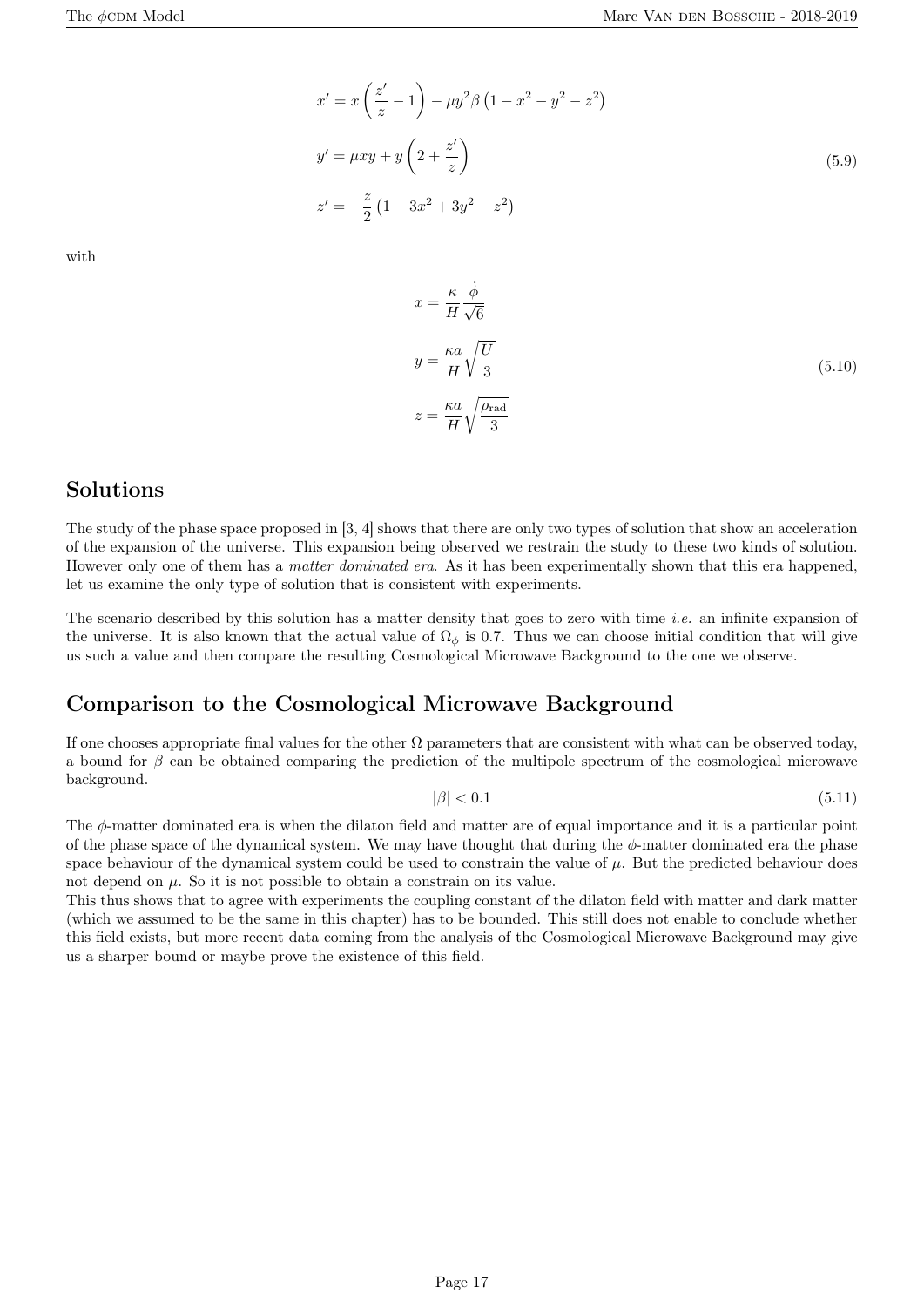## Conclusion

 $T$ <sub>HE</sub> DILATON FIELD has been of great interest as a solution to the Dark Energy problem at the end of the twentieth century. Even though it has not been observed yet, it is interesting to go through its construction.

It was first built on the idea of MACH that inertia comes from distant mass and on the weak equivalence principle, to evaluate the possibility of a time-varying Newton's gravitational "constant" [6]. The coupling of the dilaton field to matter and dark matter has then be studied to get an expression of the variation of the gravitational constant due to the existence of such a field [1]. This value can then be compared to experimental data in order to get a bound on the value on the coupling constants.

In [2] it was then tried to understand why the dilaton field has not been detected yet, by studying the possible symmetries of the dilaton field that could limit its observability. This has allowed testing different sorts of simple couplings with the fields of the Standard Model, that had been neglected in the first place. This study has enabled putting new bounds on the coupling constants of the dilaton fields with other fundamental degrees of freedom.

Finally [3, 4] considered the consequences of the existence of the dilaton field on the Cosmological Microwave Background, as it is a very rich source of data regarding the past of the universe. Choosing appropriate values model parameters to model the multipolar spectrum of the Cosmological Microwave Background has led to stronger bounds on the coupling constant of the dilaton field with matter and dark matter.

The dilaton field is still today being used as part of alternative cosmological models (*e.g.* holography theory, AdS/CFT correspondence...). The main cosmological models are nowadays the ones that use a cosmological constant which are refered to as ΛCDM. These ones do not assume a dynamical field for Dark Energy. A quick scan of the literature has not shown many paper invoking the *ϕ*CDM model since the ones I studied in this report.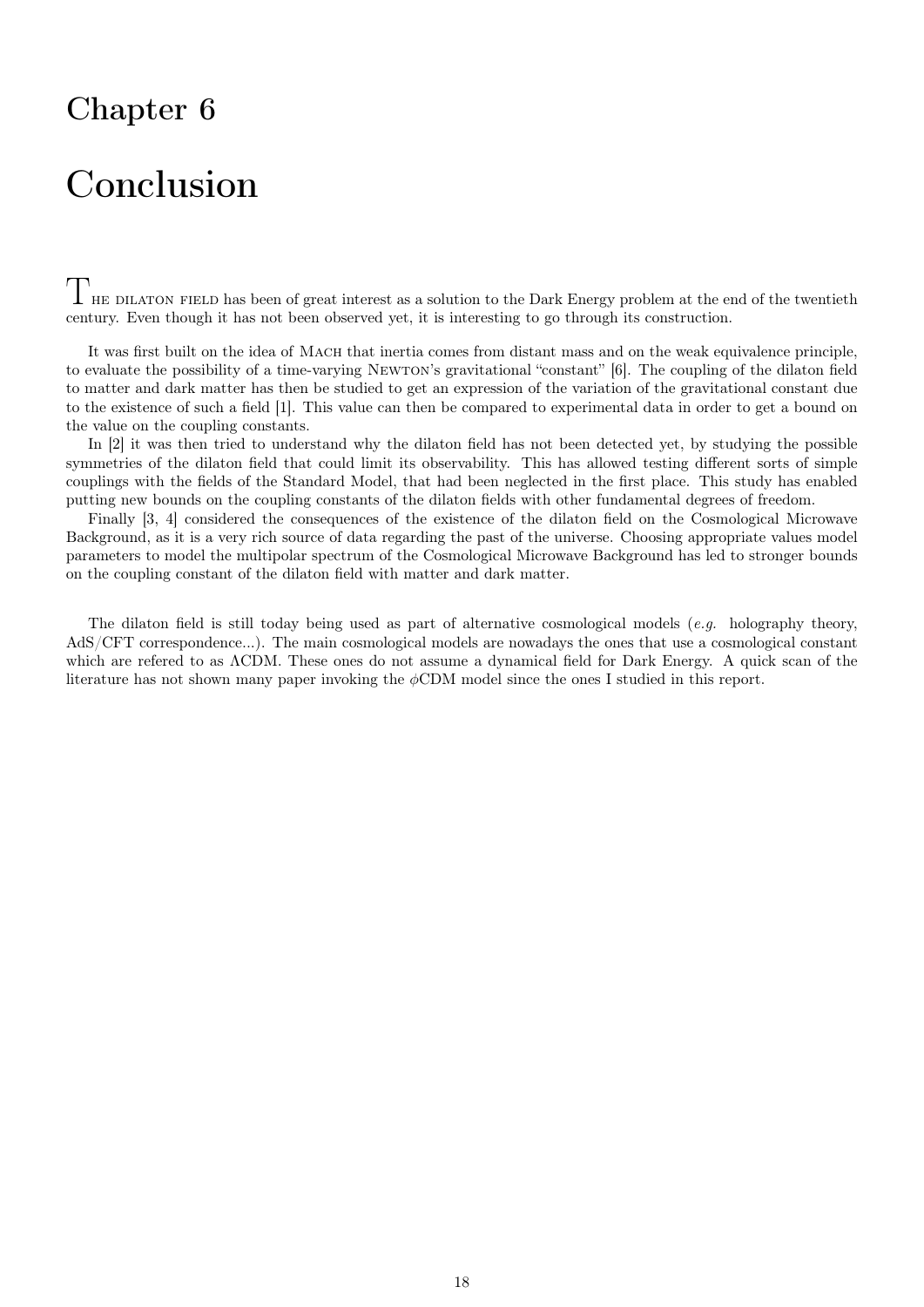# Aknowledgement

I would like to thank Nick Kaiser who led me to choose the very interesting topic of this library-based project and who took time to explain me arcane details of the theory. I am also thankful to Werner KRAUTH for the insightful remarks on the way of writing papers as way as for the choice of a subject.